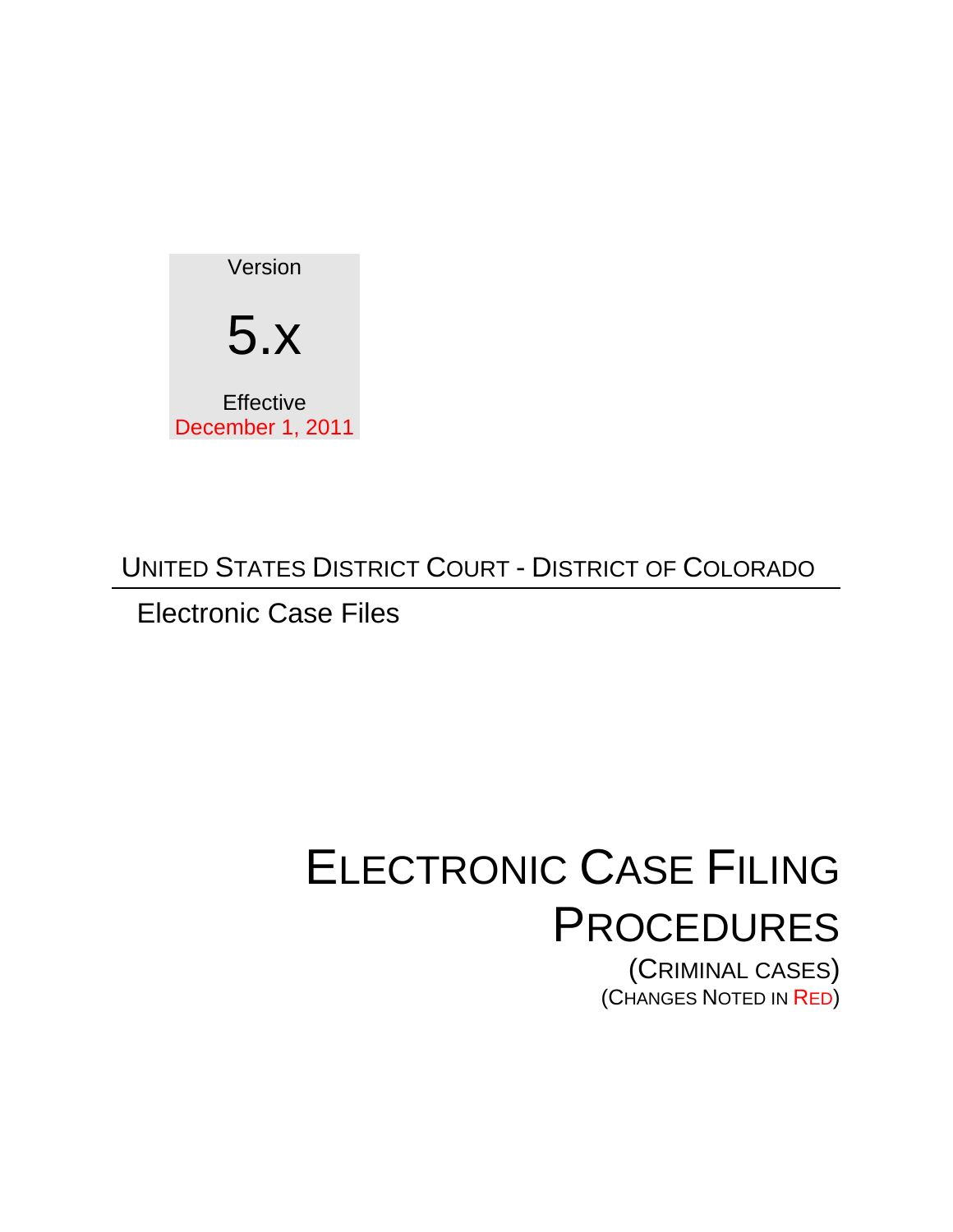#### **ELECTRONIC CASE FILING PROCEDURES FOR THE DISTRICT OF COLORADO (CIVIL CASES) Effective December 1, 2011**

#### **TABLE OF CONTENTS**

| <b>ECF RULE</b><br><b>DESCRIPTION</b>         |                                                                                                                                                                 | <b>PAGE</b>                                                    |
|-----------------------------------------------|-----------------------------------------------------------------------------------------------------------------------------------------------------------------|----------------------------------------------------------------|
| 1.1<br>1.2<br>1.3<br>1.4                      | ELECTRONIC CASE FILING SYSTEM<br>Τ.<br>General<br>Exceptions<br><b>Official Files and Records</b><br><b>System Availability</b>                                 | $\frac{5}{6}$ $\frac{6}{7}$                                    |
|                                               | II.<br>APPLICATION FOR ATTORNEY TO FILE IN PAPER FORMAT                                                                                                         |                                                                |
| 2.1<br>2.2                                    | <b>Permission Required</b><br>Application                                                                                                                       | $\frac{7}{7}$                                                  |
|                                               | <b>REGISTRATION FOR PACER AND ECF</b><br>III.                                                                                                                   |                                                                |
| 3.1<br>3.2                                    | Pacer Registration Required for ECF<br><b>Court Registration Required for ECF</b>                                                                               | $\frac{7}{8}$                                                  |
|                                               | <b>LOGIN AND PASSWORD</b><br>IV.                                                                                                                                |                                                                |
| 4.1<br>4.2<br>4.3<br>4.4<br>4.5               | <b>Change of Password</b><br><b>Restrictions on Use</b><br><b>Responsibility and Sanctions</b><br>Security of Password<br><b>Change of E-Mail Address</b>       | 8<br>8<br>8<br>9<br>8<br>8                                     |
|                                               | ELECTRONIC FILING AND SERVICE OF DOCUMENTS<br>V.                                                                                                                |                                                                |
| 5.1<br>5.2<br>5.3<br>5.4<br>5.5<br>5.6<br>5.7 | In General<br>Time of Filing Documents in ECF<br>Signatures<br><b>New Cases</b><br>Documents that Add or Delete Attorneys<br><b>Motions Practice</b><br>Service | $\frac{9}{10}$ $\frac{10}{12}$ $\frac{14}{14}$ $\frac{14}{15}$ |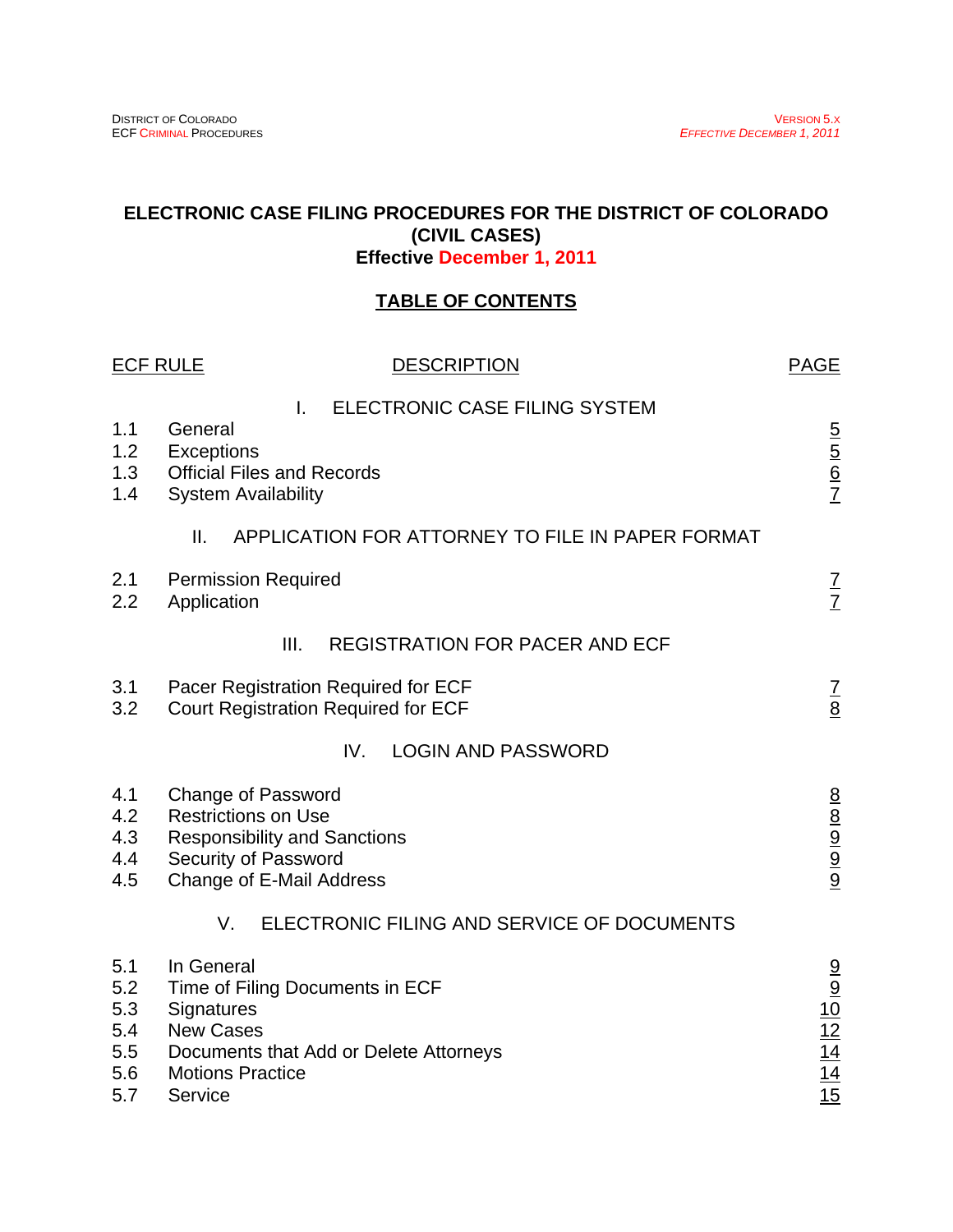|                                                                                                                                                                                                                                                                                                  | <b>ECF CRIMINAL PROCEDURES</b>                    |                                                                                                                                                                    | <b>EFFECTIVE DECEMBER 1, 2011</b>                              |
|--------------------------------------------------------------------------------------------------------------------------------------------------------------------------------------------------------------------------------------------------------------------------------------------------|---------------------------------------------------|--------------------------------------------------------------------------------------------------------------------------------------------------------------------|----------------------------------------------------------------|
| <b>ECF RULE</b>                                                                                                                                                                                                                                                                                  |                                                   | <b>DESCRIPTION</b>                                                                                                                                                 | <b>PAGE</b>                                                    |
| 5.8<br>or Other Paper<br><b>Trial Documents</b><br>5.9<br>5.10<br>Docket Entries To Be Made By Filer<br>5.11<br><b>Correction of Filings</b><br><b>Proposed Orders</b><br>5.12<br>Notice of Court Orders and Judgments<br>5.13<br>5.14<br>Entry on Docket by Clerk<br>Appeals in General<br>5.15 |                                                   | Oversized Electronic Documents; Exhibits to a Pleading, Motion, Brief,                                                                                             | <u>16</u><br>$\frac{19}{20}$ $\frac{20}{21}$ $\frac{21}{22}$   |
|                                                                                                                                                                                                                                                                                                  | VI.                                               | PUBLIC ACCESS TO DOCUMENTS AND PROCEEDINGS                                                                                                                         |                                                                |
| 6.1<br>6.2<br>6.3<br>6.4<br>6.5<br>6.6                                                                                                                                                                                                                                                           | <b>CJA Submissions</b><br><b>Juvenile Matters</b> | Filing of Cases and Documents Under Restriction<br>Documents Submitted for In Camera Review<br><b>Grand Jury Matters</b><br>Document Unavailable for Public Review | $\frac{22}{25} \frac{25}{26}$<br>$\frac{26}{26} \frac{26}{26}$ |

DISTRICT OF COLORADO VERSION 5.X

# VII. POST-JUDGMENT PROCESS

# VIII. HYPERLINKS

|     | 8.1 Types of Hyperlinks                  | <u> 26</u> |
|-----|------------------------------------------|------------|
| 8.2 | <b>Standard Citation Format Required</b> | 26         |
| 8.3 | Limitation                               |            |
| 8.4 | Disclaimer                               |            |

# IX. PRIVACY POLICY

# X. PUBLIC ACCESS TO ECF

| 10.1 Access at the Clerk's Office      |  |
|----------------------------------------|--|
| 10.2 Paper Copies and Certified Copies |  |
| 10.3 Internet Access                   |  |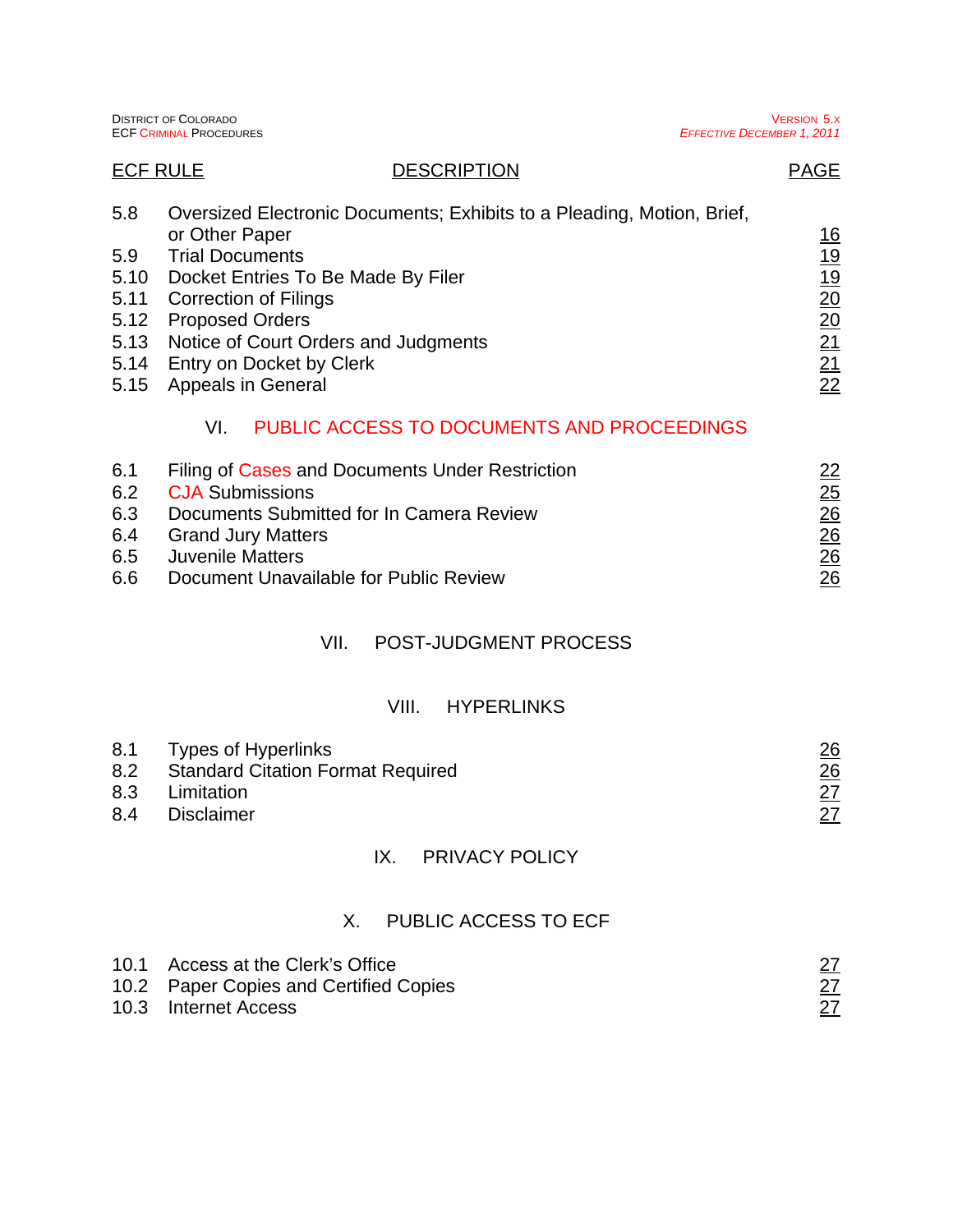# XI. APPENDICES AND ATTACHMENTS

| <b>APPENDICES</b>  |                                                       |  |
|--------------------|-------------------------------------------------------|--|
| Appendix A         |                                                       |  |
| <b>ATTACHMENTS</b> |                                                       |  |
| ECF Form 1         | Application of Attorney to File Documents in Paper 29 |  |
| ECF Form 2         | Sample Formats - Certificate of Service (CM/ECF)  30  |  |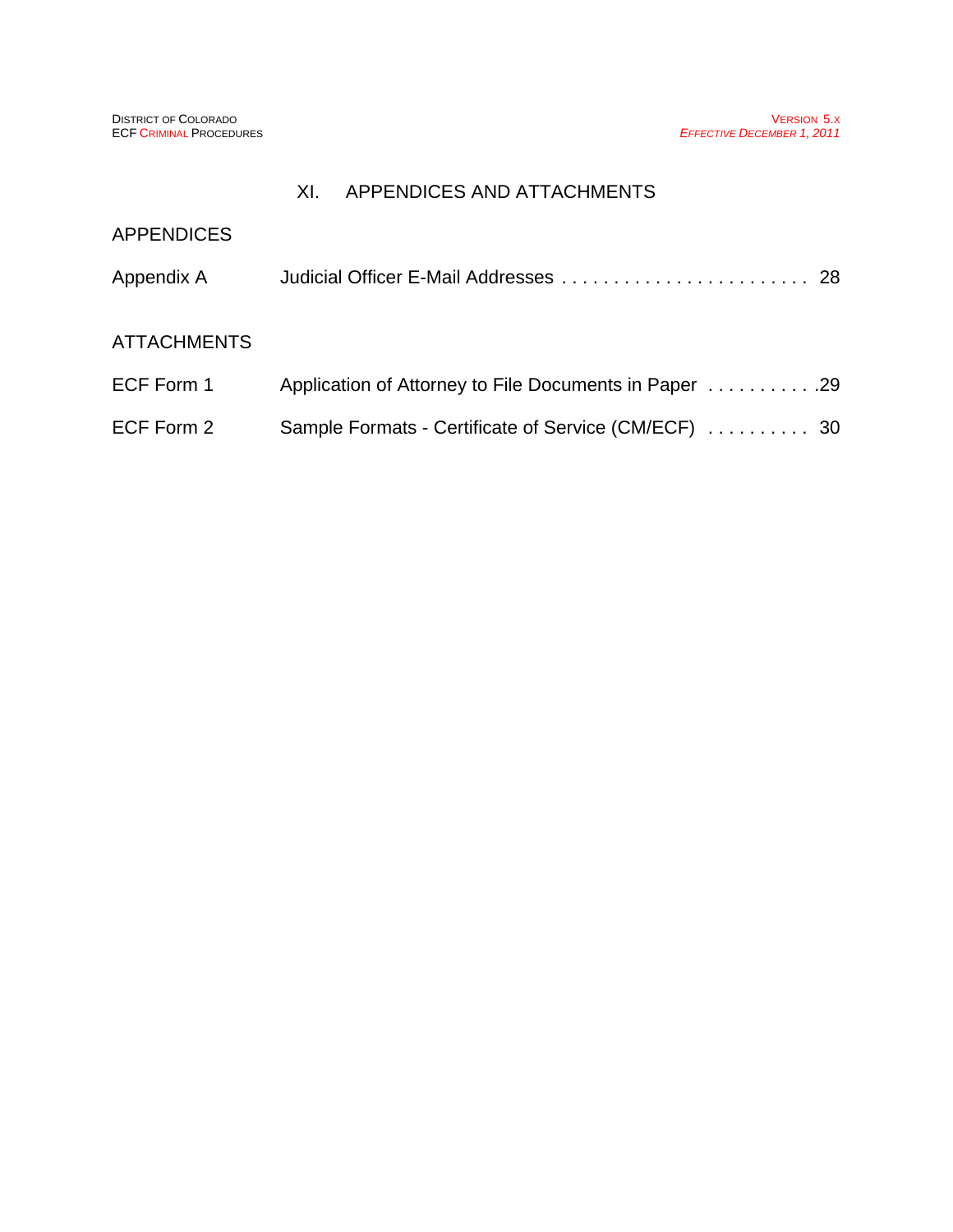#### **ELECTRONIC CASE FILING PROCEDURES FOR THE DISTRICT OF COLORADO (CRIMINAL CASES) Effective December 1, 2011**

#### **I. ELECTRONIC CASE FILING SYSTEM**

**1.1 In General**. Unless otherwise permitted by these administrative procedures, by local rules, or by a general order of the court, all documents filed in criminal cases, shall be filed electronically in a portable document format (PDF) using the Electronic Case Filing System (ECF) connected through the court's web site at http://www.cod.uscourts.gov.

#### **1.2 Exceptions.**

- A. **Materials That Cannot Be Converted to Electronic Form.**  Materials that cannot be converted to electronic form (e.g., videotape, audiotape, etc.) may be filed by delivering them directly to the clerk's office and following Section 5.8(F) of these procedures. For brevity, these procedures sometimes refer to these materials as "conventionally submitted materials."
- B. **Charging Documents.** Complaints, informations, indictments, and superseding or amended versions of the same required to be filed as charging documents are governed by Section 5.4 of these procedures.
- C. **Documents for Issuance.** Documents requiring issuance by the court (e.g., search warrants, wiretaps, pen registers, etc.), except as otherwise covered by Section 5.4, should be delivered conventionally to the clerk's office or judicial officer as appropriate.
- D. **Plea Agreements.** A plea agreement shall be submitted to the judicial officer for review at least 48 hours prior to the hearing pursuant to D.C.COLO.LCrR 11.1 using the process described in Section 5.12 of these procedures.
- E. **Restricted Cases.** Cases commenced under restriction pursuant to statute or restricted pursuant to order in accordance with the local rules of this court shall be filed in accordance with Section VI.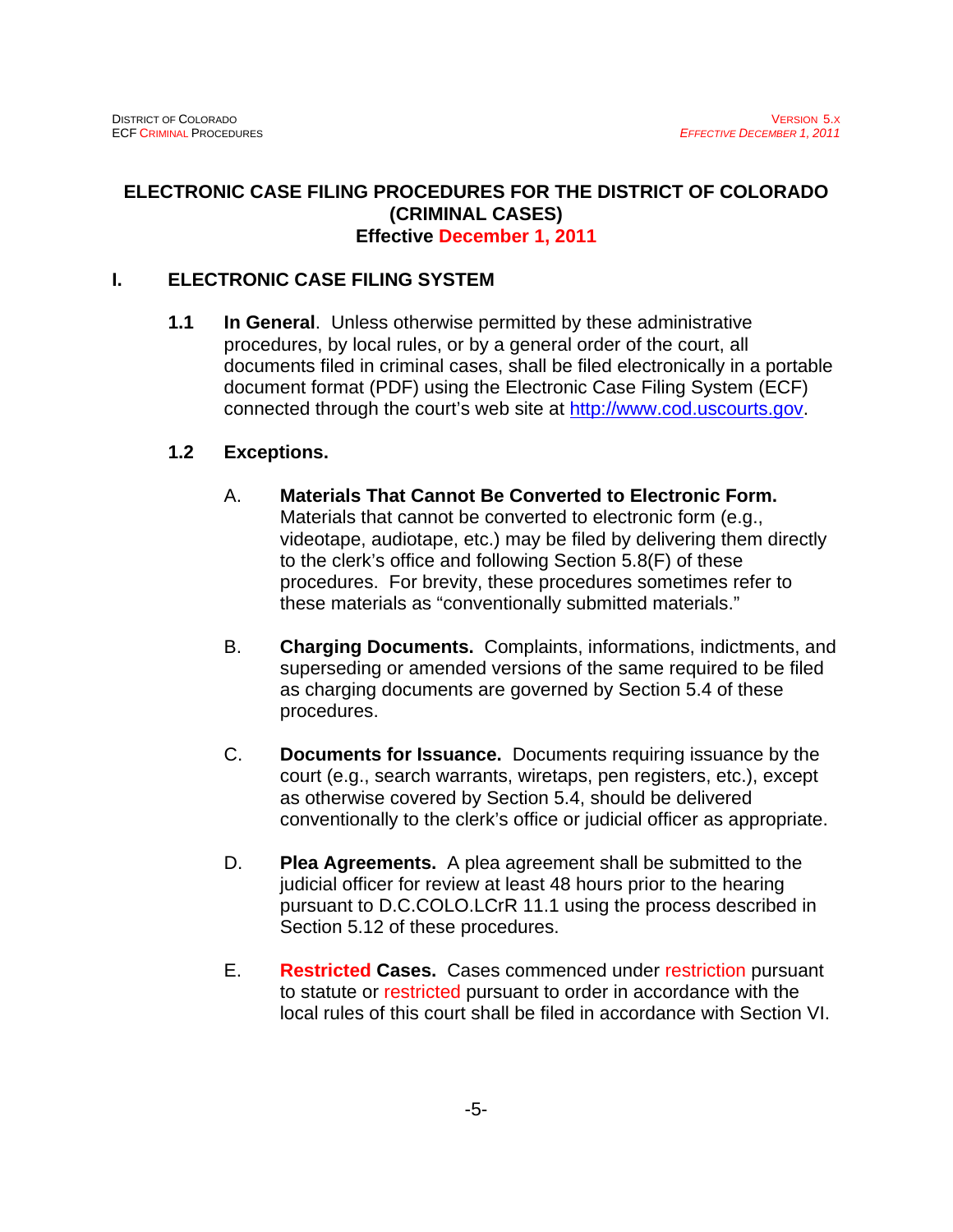- F. **Restricted Documents, Restricted Submissions, Documents for In Camera Review, Grand Jury Matters, and Juvenile Matters.** Such documents shall be filed in accordance with Section VI.
- G. **Prisoner and Non-Prisoner** *Pro Se***.** Prisoner and non-prisoner *pro se* parties may not use ECF for criminal case filings and must file their documents in paper. Their documents will be scanned and uploaded into ECF by court staff.
- H. **Application for Attorney to File in Paper.** An attorney may apply for permission to file documents in paper by following Section II. of these procedures.

#### **1.3 Official Files and Records**.

- A. **Files**. The clerk's office will not maintain a paper court file in any criminal case commenced after December 5, 2005, except as otherwise provided in these procedures.
- B. **Official Record.** The official court record from December 5, 2005, forward shall be the electronic file maintained on the court's servers and any documents or exhibits which these procedures allow to be filed by delivery to the clerk's office and are not scanned and posted to ECF.
- C. **Filing for Purposes of Rules**. Electronic transmission of a document to ECF consistent with these procedures, together with the transmission of a Notice of Electronic Filing (NEF) that the court's system generates from the electronic submission, constitutes filing of the document for purposes of the Federal Rules of Criminal Procedure and the local rules of this court, and constitutes entry of the document on the docket kept by the clerk.
- D. **Filer Required to Maintain Certain Documents.** Documents (a) that are electronically filed and (b) that require signatures, other than or in addition to that of the filer (e.g., affidavits), must be maintained in paper form by the filer until two years after all time periods for appeal have expired, all appeals are final, or the completion of the sentences of all defendants, whichever is later. At the request of the court, the filer must provide the documents for review.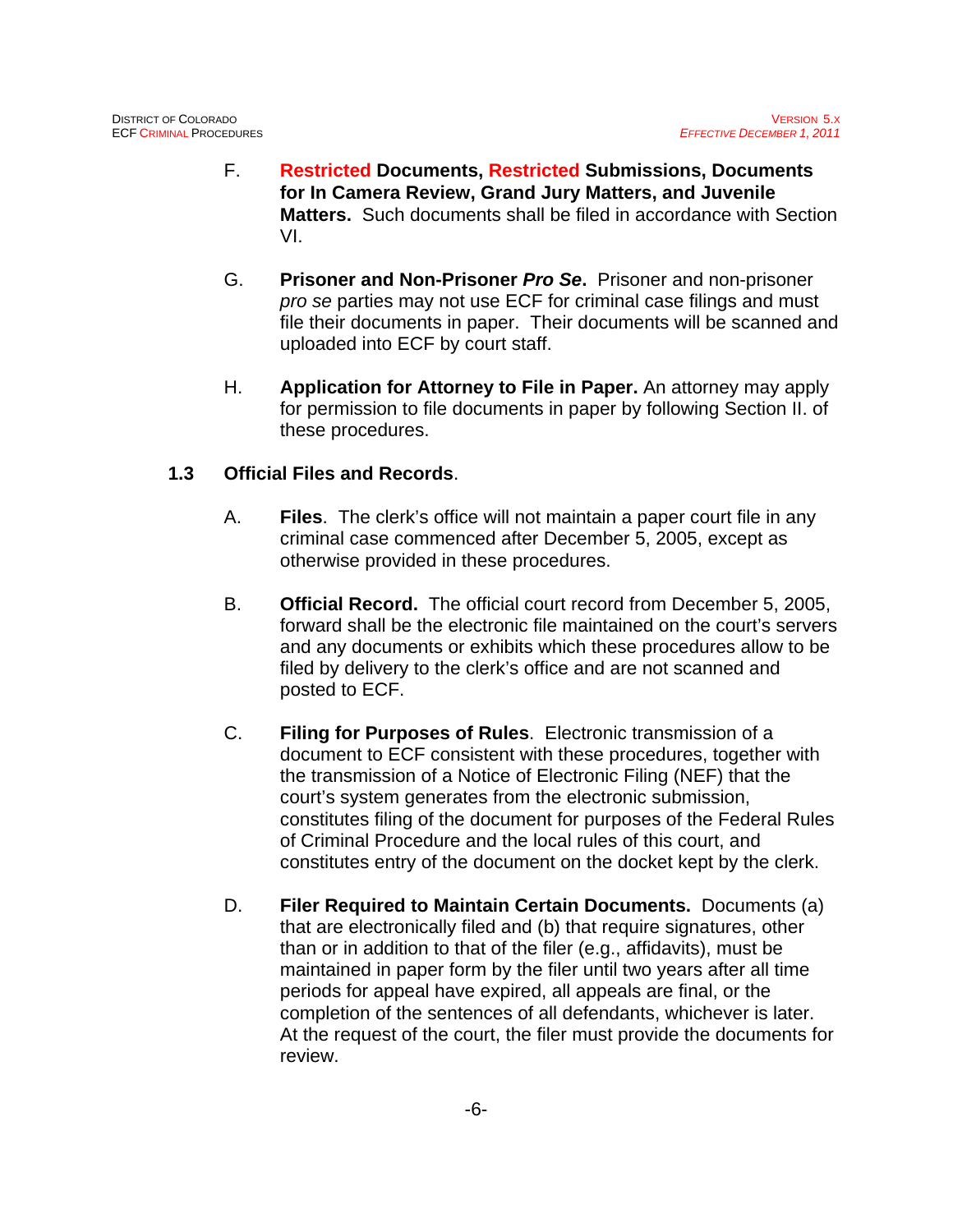- E. **Legible.** Filers are required to verify that all documents are legible before the documents are filed electronically with the court.
- F. **Scanning.** Filers shall only scan documents unavailable in an electronic format. Documents shall be converted to PDF directly from the software application in which they were created (e.g., Word, WordPerfect, Excel). *Documents converted electronically shall be text-searchable*.

#### **1.4 System Availability.**

- A. **Schedule.** ECF will be available 24 hours a day, seven days a week. If maintenance or repairs require a period of downtime, advance notice will be provided on the court's web site.
- B. **ECF Help Desk**. The ECF help desk is supported Monday through Friday between the hours of 8:00 a.m. and 5:00 p.m. Mountain Time. The help desk may be contacted by:
	- 1. telephone at 303-335-2050 or 1-866-365-6381; or
	- 2. electronic mail (e-mail) at cod\_cmecf@cod.uscourts.gov.

# **II. APPLICATION FOR ATTORNEY TO FILE IN PAPER FORMAT**

- **2.1 Permission Required.** In exceptional circumstances, an attorney may apply to a judicial officer designated by the Chief Judge for permission to file documents in paper format.
- **2.2 Application.** An application for leave to file in paper format is available on the court's web site at http://www.cod.uscourts.gov or from the clerk's office. Applications shall be filed in paper with the clerk. See ECF Form 1.

# **III. REGISTRATION FOR PACER AND ECF**

**3.1 PACER Registration Required for ECF.** Documents already on the court's servers are accessed through the Public Access to Court Electronic Records ("PACER") Service Center. The Notice of Electronic Filing generated by each transmission of a document to ECF permits the filer and each recipient, without charge, to view, print, and/or download the document filed. Any subsequent use of ECF to review documents requires a PACER login, in addition to the ECF login and password issued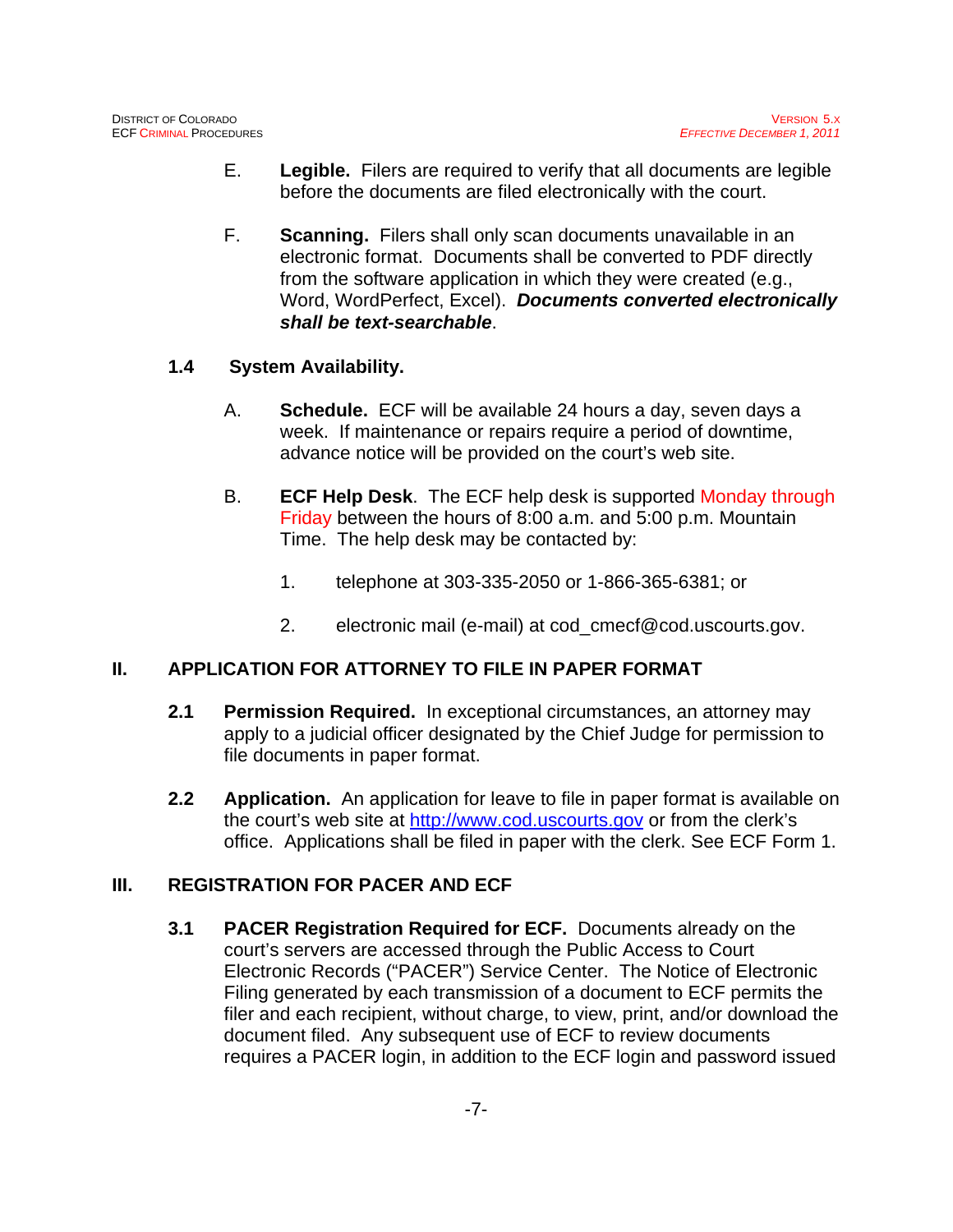by the court. To register for PACER, a user must complete the online form or submit in paper a registration form available on the PACER web site (http://pacer.psc.uscourts.gov).

# **3.2 Court Registration Required for ECF.**

A. **Attorney Admitted to Practice in This Court** (See D.C.COLO.LCrimR 57.5 A). An attorney who is a member in good standing of the bar of this court shall register as a participant in ECF by completing the ECF Attorney Registration process on the court's web site. After the registration is approved by the court, the clerk's office will send the attorney's ECF login to the attorney's email account. *The ECF account is the possession of the attorney, not the firm, and responsibility for maintenance is the attorney's*.

Attorneys registered for ECF and representing themselves *pro se* shall use ECF to file documents unless authorized to file conventionally under Section II of these procedures.

D. **Consent to Electronic Service**. Registration as a participant in ECF shall constitute consent to electronic service of all documents in accordance with the Federal Rules of Criminal Procedure.

ECF participants shall verify that any security filtering software on the user's electronic mail system will not inhibit service from the court.

C. **Revocation of ECF Registration and Access.** The court may for good cause revoke the ECF registration of an attorney.

# **IV. LOGIN AND PASSWORD**

- **4.1 Change of Password.** After registering, an attorney may change his or her ECF password. Directions on how to do so may be found in the ECF User's Manual on the court's web site at http://www.cod.uscourts.gov.
- **4.2 Restrictions on Use.** No attorney shall permit or cause to permit his or her login and password to be used by anyone other than a person whom the attorney has authorized to file in the attorney's name.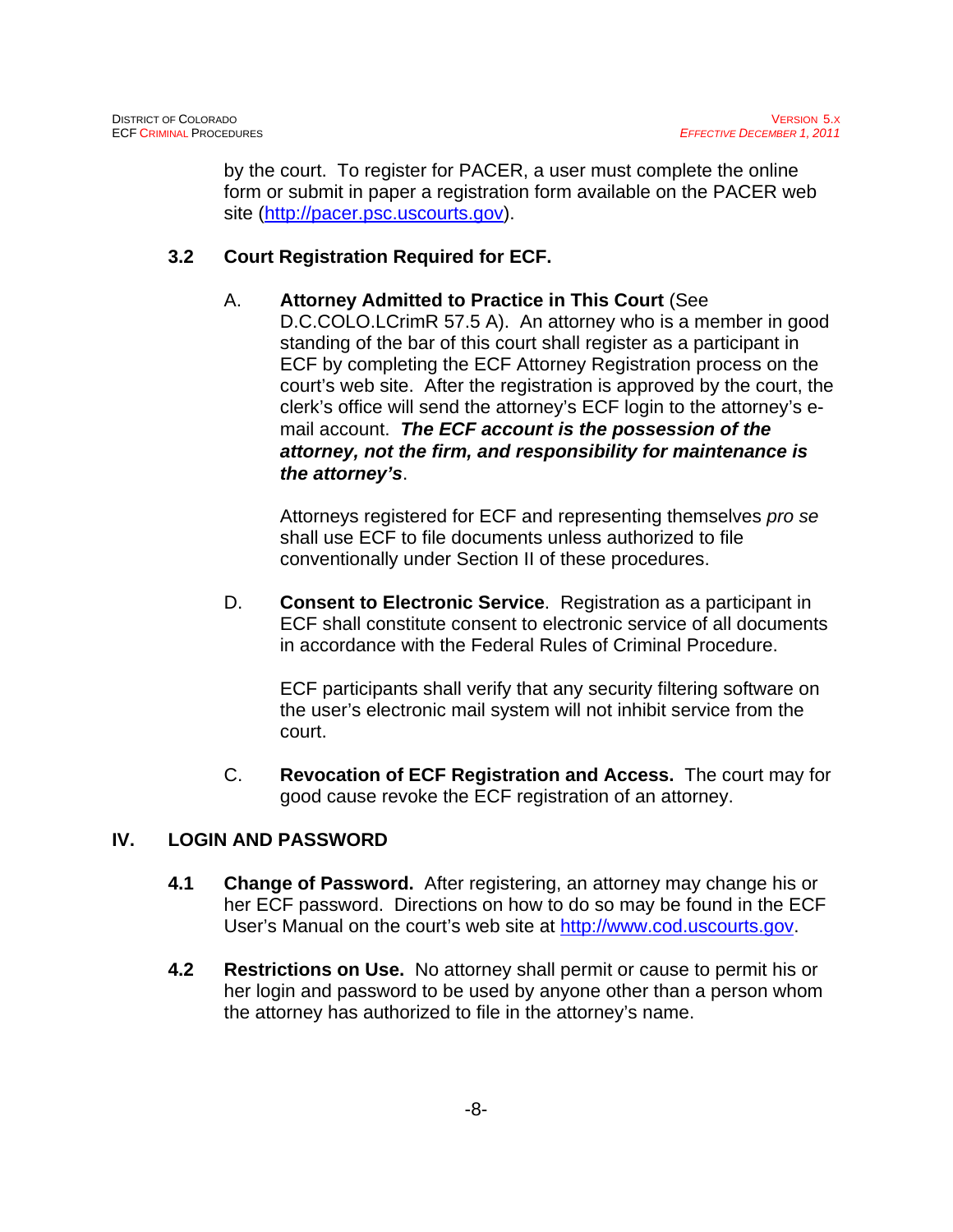- **4.3 Responsibility and Sanctions.** An attorney is responsible for all documents filed using his or her login and password.
- **4.4 Security of Password.** If an attorney believes that the security of an existing password has been compromised or that an ECF account has been misused, the attorney must change his or her password and contact the ECF help desk immediately.
- **4.5 Change of E-Mail Address.** An attorney whose e-mail address changes, shall, within five days, (1) change the e-mail address in the account maintenance link in ECF and (2) file a notice of change of e-mail address.

# **V. ELECTRONIC FILING AND SERVICE OF DOCUMENTS**

#### **5.1 In General.**

- A. **Filing in ECF.** All motions, pleadings, papers, applications, briefs, memoranda of law, or other documents shall be electronically filed in ECF, except as otherwise provided by these procedures. Except as otherwise provided with respect to initiating documents (see Section 5.4 of these procedures), e-mailing a document to the clerk's office or to a judicial officer does not constitute filing the document.
- B. **Notice of Electronic Filing Required.** The notice of electronic filing will note when a pleading or paper was received in ECF.
- C. **Fees Payable to Clerk**. Any fee required for filing a pleading or paper is payable to the Clerk, U.S. District Court by check, money order, credit card, or cash. The clerk's office will document the receipt of fees in ECF. See Section 5.4(B)(3) for payment instructions.

# **5.2 Time of Filing Documents in ECF**.

- A. **Document Deemed Timely**. A document will be deemed timely filed in ECF if it is filed prior to midnight (Mountain Time) on its due date unless a specific time is designated by a judicial officer in an order.
- B. **ECF Technical Failure.** The clerk's office may deem the ECF site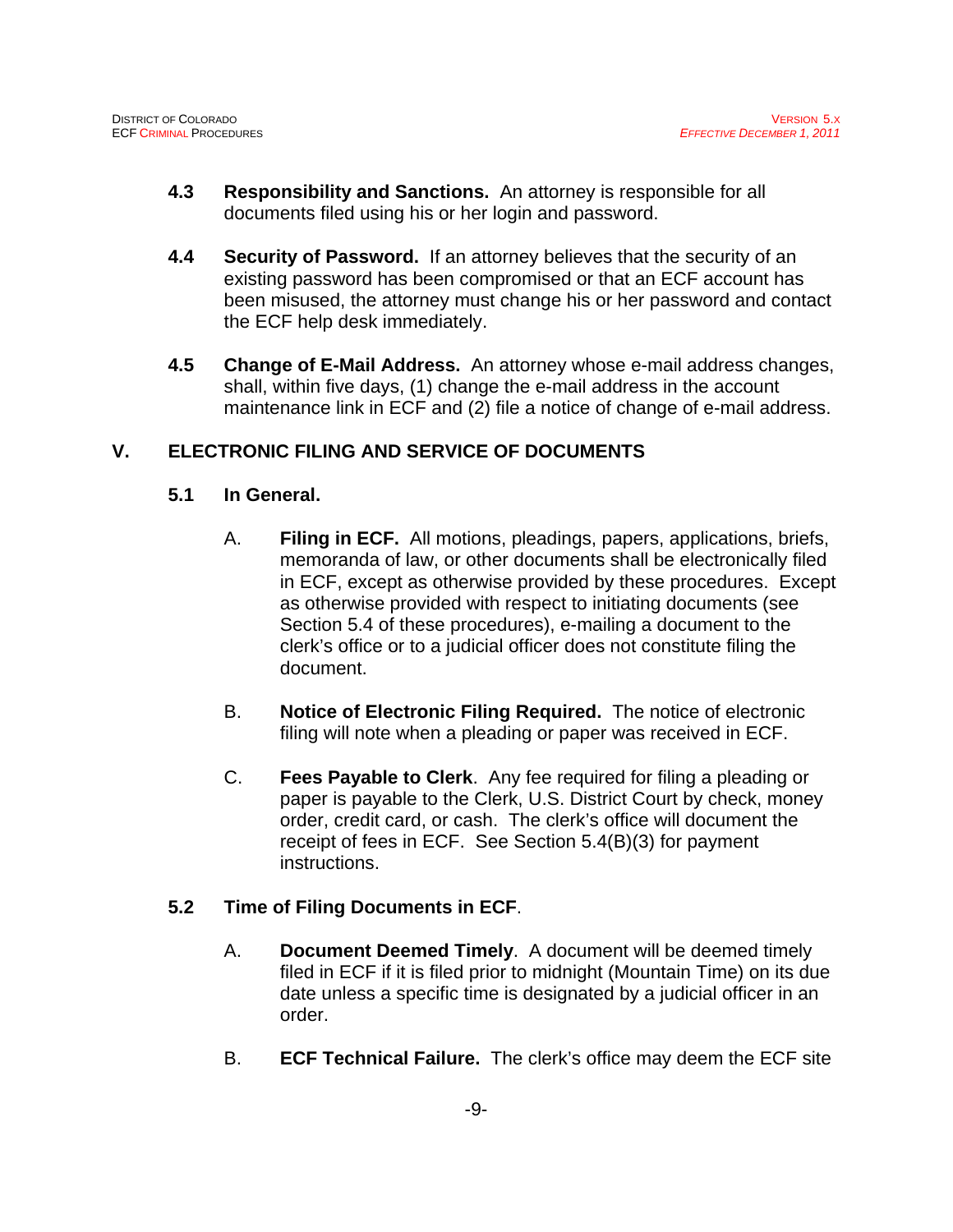subject to a technical failure on a given day if the site is unable to accept filings. In the event of a technical failure, notice thereof will be posted on the court's web site, and documents due that day shall be due the next business day.

C. **Filer's Technical Difficulty.** A filer who cannot file a pleading or document due on a given date in ECF because of a technical difficulty not covered in Section 5.2(B) above must file as soon as practicable a motion for extension of time to file the pleading or document.

# **5.3 Signatures.**

- A. "**s/ signature.**" Every pleading, written motion, and other paper to be filed electronically and requiring a signature must include a signature block with the filer's name preceded by an "s/" or "/s/" and typed in the space where the signature would otherwise appear.
- B. **Filer's Signature on Case-Initiating Documents.** Because the rules concerning case-initiating documents do not require use of a login and password, the "s/ signature" serves as the filer's signature on all such documents filed with the court. It also serves as the filer's signature for purposes of the Federal Rules of Criminal Procedure, the local rules of this court, and any other purpose for which a signature is required in connection with proceedings before the court.
- C. **Filer's Signature on Documents.** The login, password, and the "s/ signature" serve as the filer's signature on all documents, other than case-initiating documents, electronically filed with the court. They also serve as the filer's signature for purposes of the Federal Rules of Criminal Procedure, the local rules of this court, and any other purpose for which a signature is required in connection with proceedings before the court. The "s/signature" must match the filer name on the account for which the login and password are registered.
- D. **Signature Block.** The correct format for a signature block is as follows: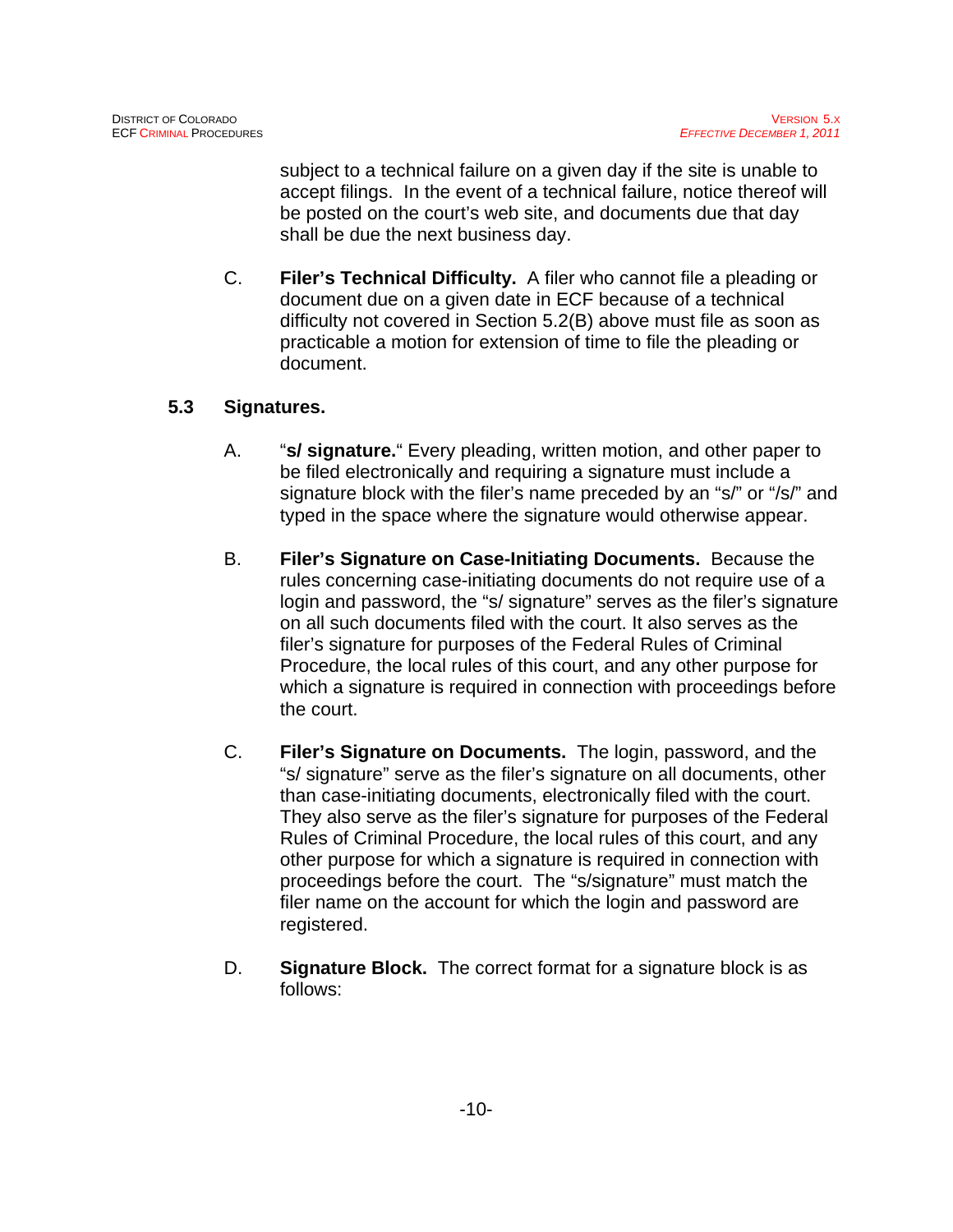s/ Pat Attorney *Pat Attorney* ABC Law Firm 123 South Street Denver, CO 80202-1234 Telephone: (303) 555-5555 FAX: (303) 555-5554 E-mail: patattorney@xyz.com Attorney for (Plaintiff/Defendant) XYZ Company

- E. **Multiple Signatures.** When a stipulation or other document (e.g., a joint motion or joint exhibit list) requires two or more signatures:
	- 1. the filer shall confirm that the content of the document is acceptable to all signatories by obtaining their ink signatures or electronic signature (by e-mail or facsimile) authorization from counsel; and
	- 2. the filer shall file the document electronically using the "s/ signature" for each signatory.
- F. **Non-Attorney/Third Party Signatures.** If a document requires a signature other than that of the filer (e.g., an affidavit or declaration), the filer must obtain the ink signature of the signatory and the notary if applicable on the paper document. The filer shall then cause the "s/ signature" of the signatory and the notary if applicable to be placed on the electronic word processing version of the document. After obtaining the ink signature(s) on paper and affixing the "s/ signature(s)" to the word processing version, the filer shall cause the word processing version to be converted to PDF and posted to ECF. Scanning the document and posting the scanned result to ECF should be avoided. By filing the document, the filer certifies that the document has been signed by all necessary people, including affiant or declarant and notary if applicable, that the ink-signed version exists, and that the document will be available in the filer's office for inspection.
	- 1. This rule includes all notarized documents.
	- 2. This rule includes all documents requiring the signature(s) of a non-attorney, but submitted by a filer (e.g. affiant or declarant).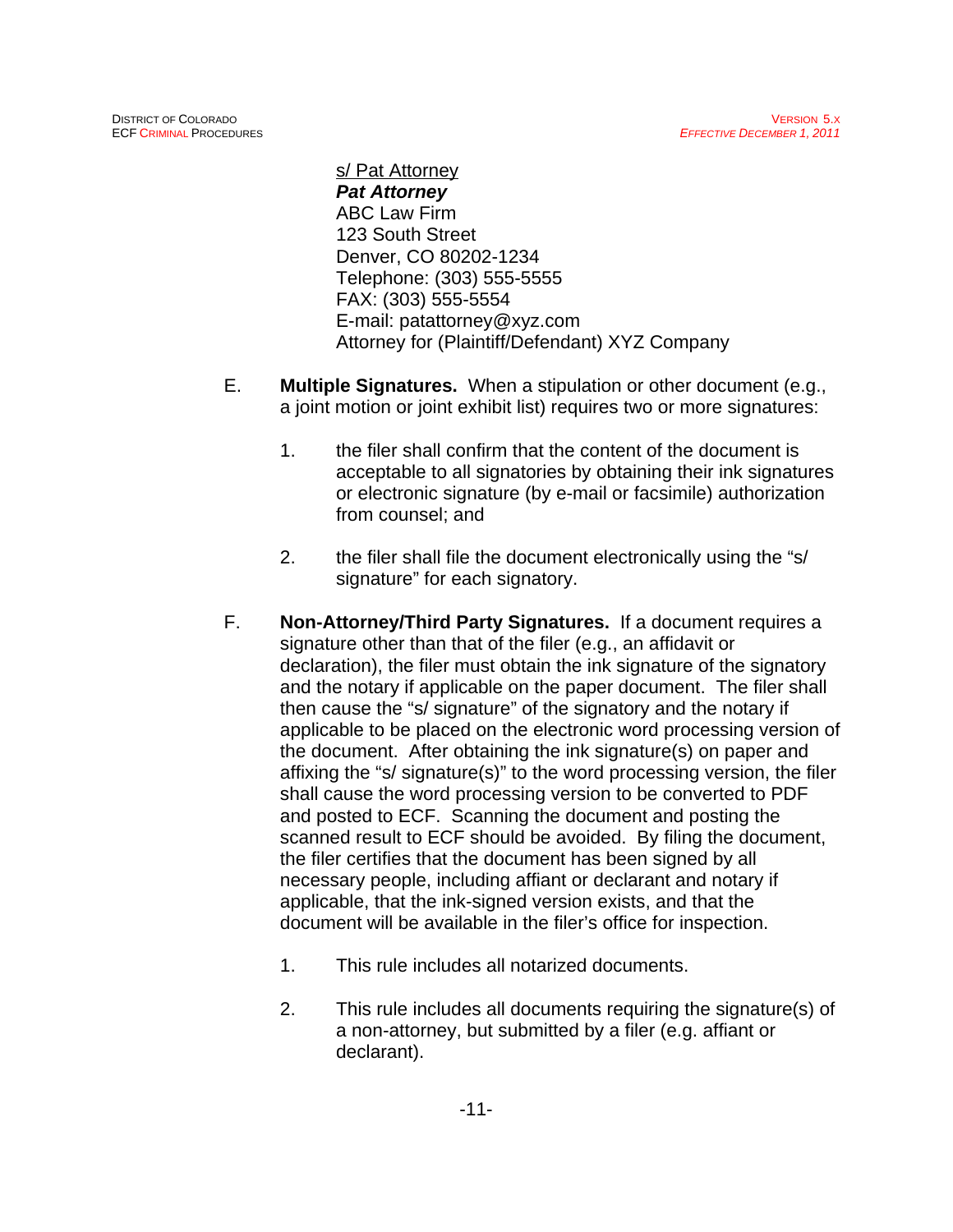- 3. The electronically filed document as it is maintained on the court's servers shall constitute the official version of that record.
- 4. Upon request by an attorney of record, a *pro se* party or the court, the ink signature version of the document must be made available for inspection.
- 5. Charging documents submitted conventionally shall be maintained by the clerk's office.

# **5.4 New Cases**.

- A **Initiating Documents From ECF Registrants.** Charging documents (e.g., informations, indictments, superseding indictments, etc.), and information sheets shall be submitted both conventionally and by e-mail in PDF format. Initiating documents outside of charging documents shall be submitted by e-mail in PDF format. The clerk's office will post these materials to ECF.
	- 1. The ink signature version of the charging document shall be presented to a judicial officer or where required to the clerk's office.
	- 2. Where appropriate, the electronic signature version of the charging document shall contain the statement "Ink signature on file in the clerk's office" in the signature space of the grand jury foreperson or deputy foreperson.

# B. **Submitting Initiating Documents by E-mail.**

- 1. **E-mail Address.** The e-mail address for submitting initiating documents is crnewcases@cod.uscourts.gov. Except as otherwise stated in these procedures, only initiating documents may be sent to this e-mail address.
- 2. **Subject Line.** In the subject line of the new cases e-mail, indicate the type of document being submitted and the short case title (indictment - *USA v. Smith*) in the subject line.
- 3. **Filing Fee.** Where appropriate, a filing fee shall be submitted. In the e-mail, indicate whether the filing party is: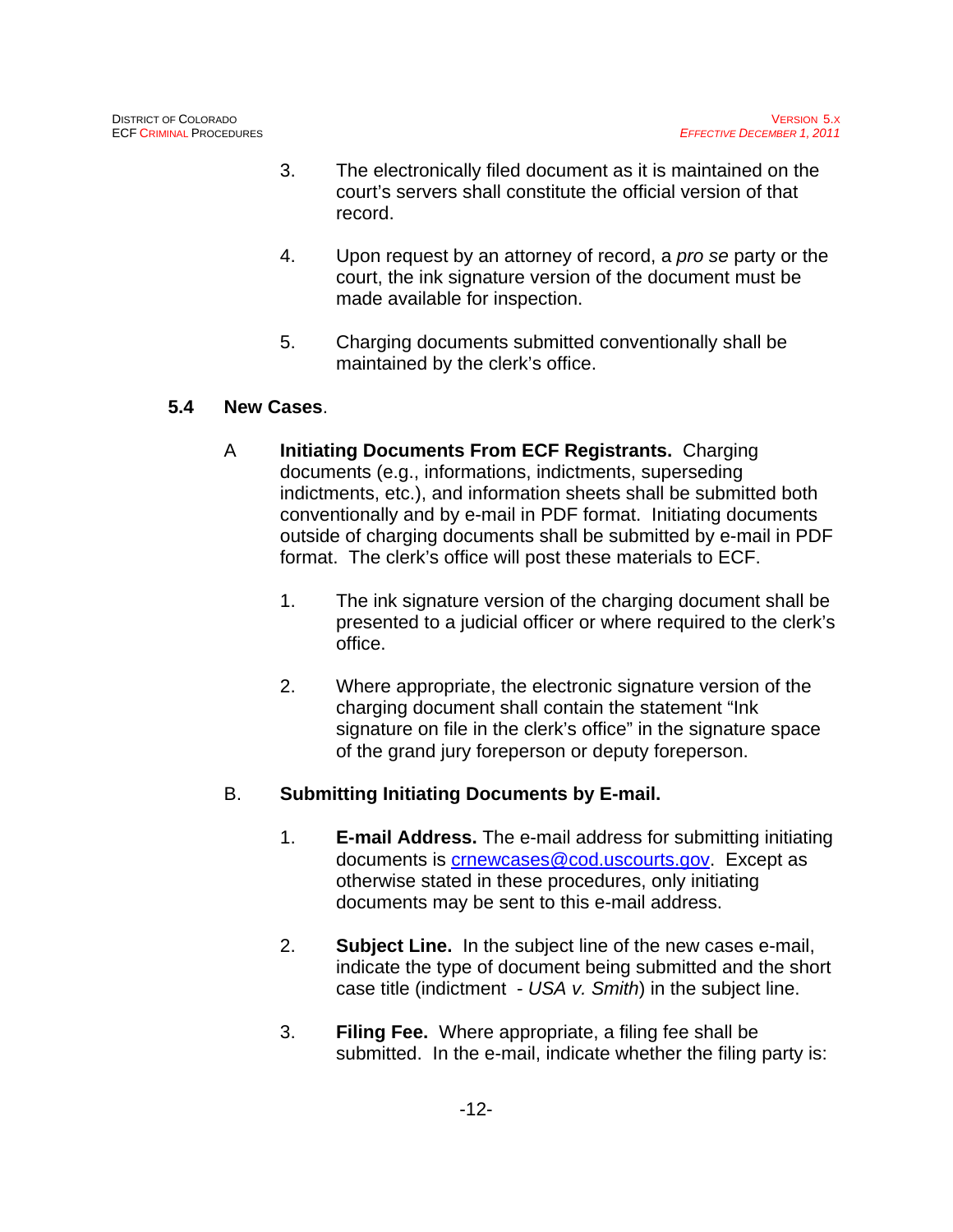- a. paying the filing fee by cash, check, or money order separately delivered to the clerk's office and, in the case of a check or money order, made payable to "Clerk, U.S. District Court," including the short case title typed or written directly on the memo line of the check or money order;
- b. paying the filing fee by a credit card on file with the clerk's office;
- c. paying the filing fee by a credit card not on file with the clerk's office, in which case the filing party will provide, in the e-mail or separately, the type of credit card (e.g., Visa, MasterCard, Discover Card), the name, address and telephone number of the cardholder, the card number and date of expiration; or
- d. requesting waiver of the filing fee, in which case the initiating party will separately attach to the e-mail a PDF version of the application to proceed pursuant to 28 U.S.C. § 1915.
- C. **Superseding or Amended Charging Documents.** Charging documents to be filed in pending cases must be submitted by following the procedures described in Section 5.4.
- D. **Warrants.** Warrants may be submitted conventionally or received via the new cases e-mail address (see Section 5.4) and will be issued by the clerk and returned to the filer conventionally or by reply e-mail.
- E. **Summonses**. Summonses may be submitted conventionally or received via the new cases e-mail address (see Section 5.4) and will be issued by the clerk and returned to the filer conventionally or by reply e-mail.
- F. **State Court Removals.** Copies of state court pleadings in proceedings removed from state court must also be provided in PDF and included with the filing of the initiating documents.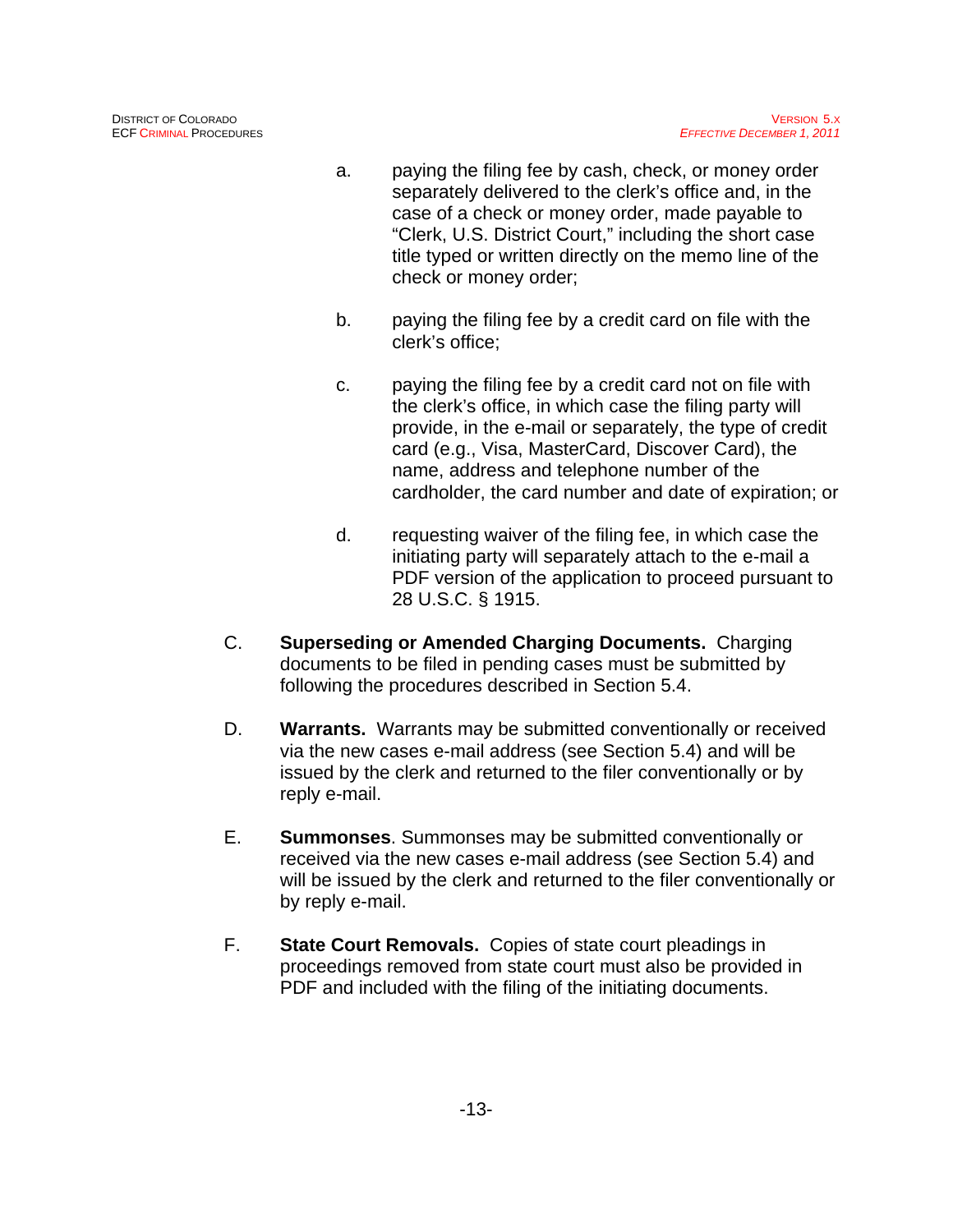G. **Criminal Miscellaneous Cases.** Unless otherwise covered in these procedures, case initiating documents in criminal miscellaneous cases must be submitted by following the procedures described in Section 5.4.

# **5.5 Documents that Add or Delete Attorneys**.

- A. **Appearance.** ECF only recognizes an appearance of an attorney or party who (1) signs a pleading/paper, (2) files an entry of appearance in ECF, or (3) is appointed by the court. Attorneys will not receive any Notices of Electronic Filing, unless the attorney also signs a pleading/paper, files an entry of appearance, or is appointed by the court.
- B. **Withdrawal of Appearance.** Withdrawal of an appearance shall be in accordance with D.C.COLO.LCrimR 57.5 D. Upon entry of the order granting withdrawal, the clerk shall terminate the movant as an attorney of record in that case in ECF.
- C. **Substitution of Counsel.** Withdrawal and entry shall be done in accordance with the court's local rules and as stated above. Existing counsel may not withdraw and new counsel may not enter an appearance by filing a substitution of counsel.
- D. **Revocation or Modification of Probation or Supervised Release Proceedings.** In a situation regarding revocation or modification of probation or supervised release, where appropriate retained counsel shall promptly enter an appearance in the case. Where counsel is not retained and appointment of counsel is necessary it shall be done by court order and/or appointment under the Criminal Justice Act.

# **5.6 Motions Practice.**

- A. **Motion Needing Immediate Attention.** When a motion requiring immediate attention has been presented, the filer shall call the clerk's office at 303-844-2115 to notify the court of such filing.
- B. **Leave of the Court.** If filing a document requires leave of the court (e.g., surreply brief, etc.), the filer shall post the proposed document as an ECF attachment to the motion. (See Section 5.8 of these procedures concerning filing of attachments.)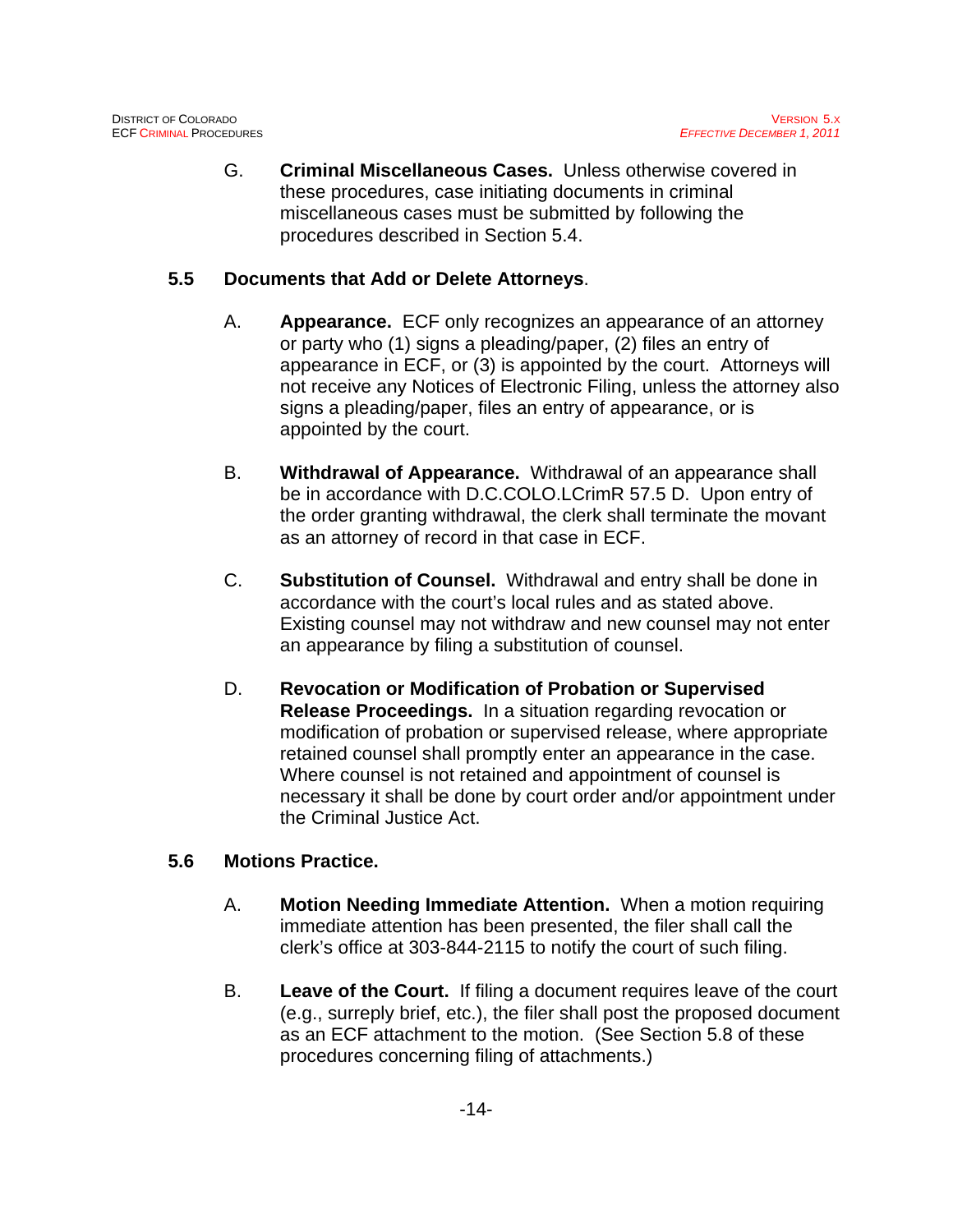#### **5.7 Service**.

- A. **Certificate of Service Required.** A certificate of service shall be made part of the pleading in ECF. A certificate of service shall list all parties entitled to service or notice, and the manner in which service or notice was accomplished on each party. Sample language for a certificate of service is attached to these procedures as ECF Form 2.
- B. **Notice of Electronic Filing Constitutes Service on ECF Participant.** When a pleading or document is filed in ECF, ECF will generate a Notice of Electronic Filing. If a recipient is a registered participant in ECF, the ECF-generated Notice of Electronic Filing shall constitute service of the document.
- C. **Terminating and Reactivating Electronic Service.** A user receiving electronic service in a case may notify the court that service should be terminated by filing a notice stating either (1) that an order for withdrawal for the user has been granted or (2) that the party the user represents is no longer pending in the case. Counsel may file a notice re-activating service with the court in those situations where service, but not representation, has been terminated.
- D. **Undeliverable Electronic Service.** Service on ECF participants, as required by Section 5.7(B), is considered to occur upon the successful delivery of the Notice of Electronic Filing (NEF) to the primary e-mail address in a participant's Electronic Case Filing account (ECF) account. Service upon the secondary e-mail address(es) in an ECF participant's ECF account is considered courtesy notification.

If a Notice of Electronic Filing is returned as undeliverable to the Court for the primary e-mail address of the participant, the Clerk's office will attempt to contact the participant to determine the cause for the returned notice. If the primary e-mail address has changed or delivery was impacted by an external issue (i.e., spam filtering, recipient's mail server problem, e-mail capacity was exceeded, etc.), the Clerk's office will work with the participant to change the e-mail address and/or resend any undeliverable Notices of Electronic Filing. If the participant cannot be reached, the Clerk's office will contact co-counsel, follow procedures approved by the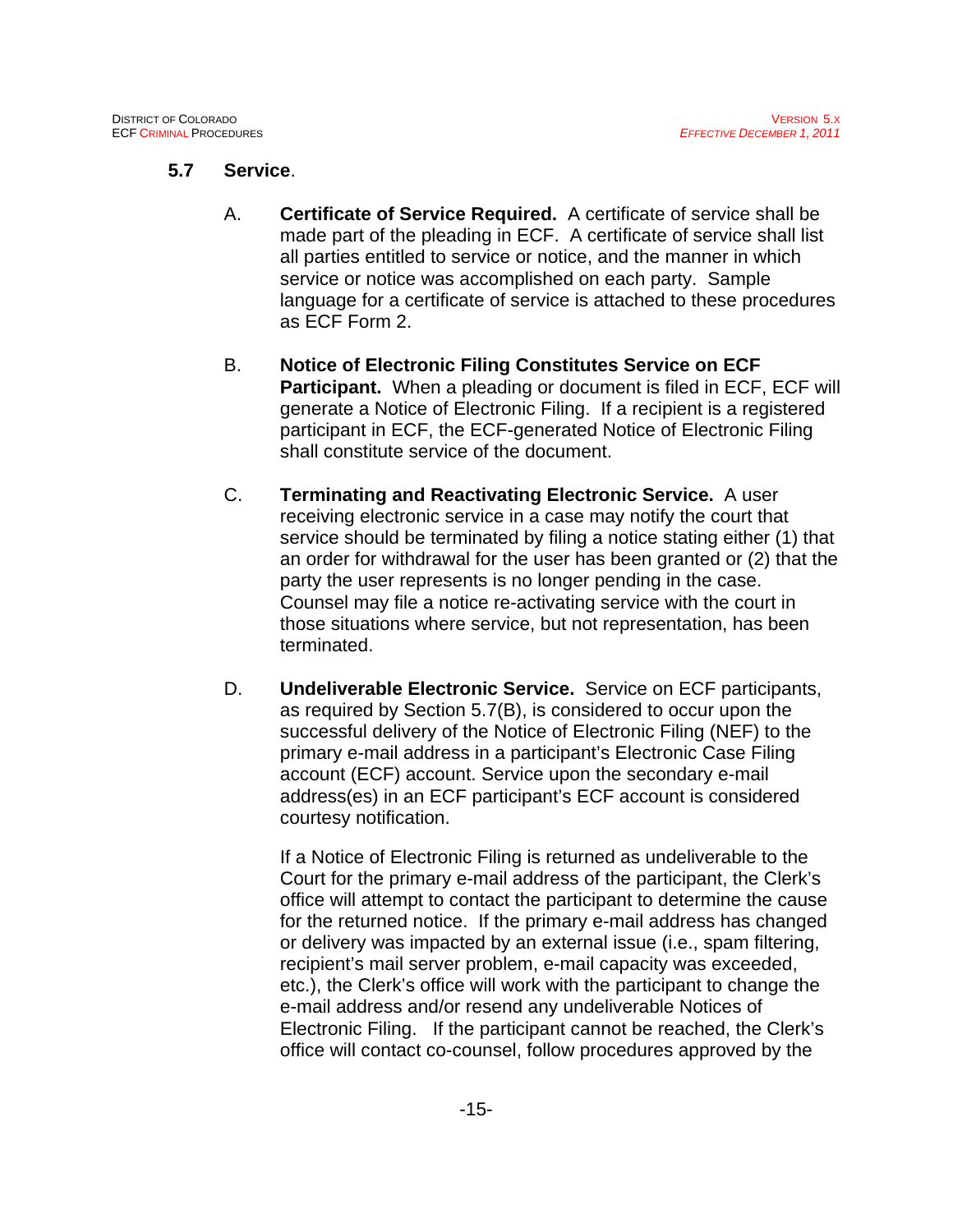clerk and/or contact the chambers of the judicial officer assigned to the case, to find an appropriate way to resolve the notification issue or turn off their notification.

If a Notice of Electronic Filing is returned as undeliverable to the Court for any secondary e-mail address(es) in a participant's ECF account, those secondary e-mail address(es) will, in most instances, be automatically configured to no longer allow that email address(es) to receive notices. The participant will not be contacted by the Clerk's office.

- E. **Service on Parties Not Registered for ECF.** Filers are required to serve copies of any electronically filed pleading, document, or proposed order on parties not registered for ECF according to the Federal Rules of Criminal Procedure.<sup>1</sup> When serving paper copies of documents that have been electronically filed, the filer shall include a copy of the Notice of Electronic Filing to provide the recipient with proof of the filing.
- F. **Three-Day Rule.** The three-day rule in Fed.R.Crim.P. 45(c) for service by mail shall apply to service by electronic means.
- G. **Paper Copies.** A filer who is permitted or required to file paper copies of documents shall file with the clerk's office the original, or file by facsimile in accordance with the local rules, and must also serve paper copies on all parties entitled to service or notice.

#### **5.8 Oversized Electronic Documents; Exhibits to a Pleading, Motion, Brief, or Other Paper.**

A. **Size.** The size limit for each PDF file/document filed in ECF shall be posted in the "Court Information" section on the opening page of the CM/ECF website. For the purpose of this procedure, each electronically filed pleading, motion, brief, or other paper, and each exhibit to the pleading, motion, brief, or paper (whether the exhibit is denominated by the filer as an exhibit, attachment, appendix, or otherwise) is a separate PDF file/document. Filing these files/documents in ECF requires use of ECF's attachment feature.

<sup>1</sup> *A filer may check ECF to see if a party is registered to receive e-mail noticing before posting a filing in ECF. This can be accomplished by clicking on the Utilities menu choice. Under the miscellaneous heading, click on the Mailings link. Click on the Mailing Info for a Case link, enter the case number and click on the Submit button. If more than one case matches the case number, a case verification window may appear. The Electronic Mail Notice List and Manual Notice List appears.*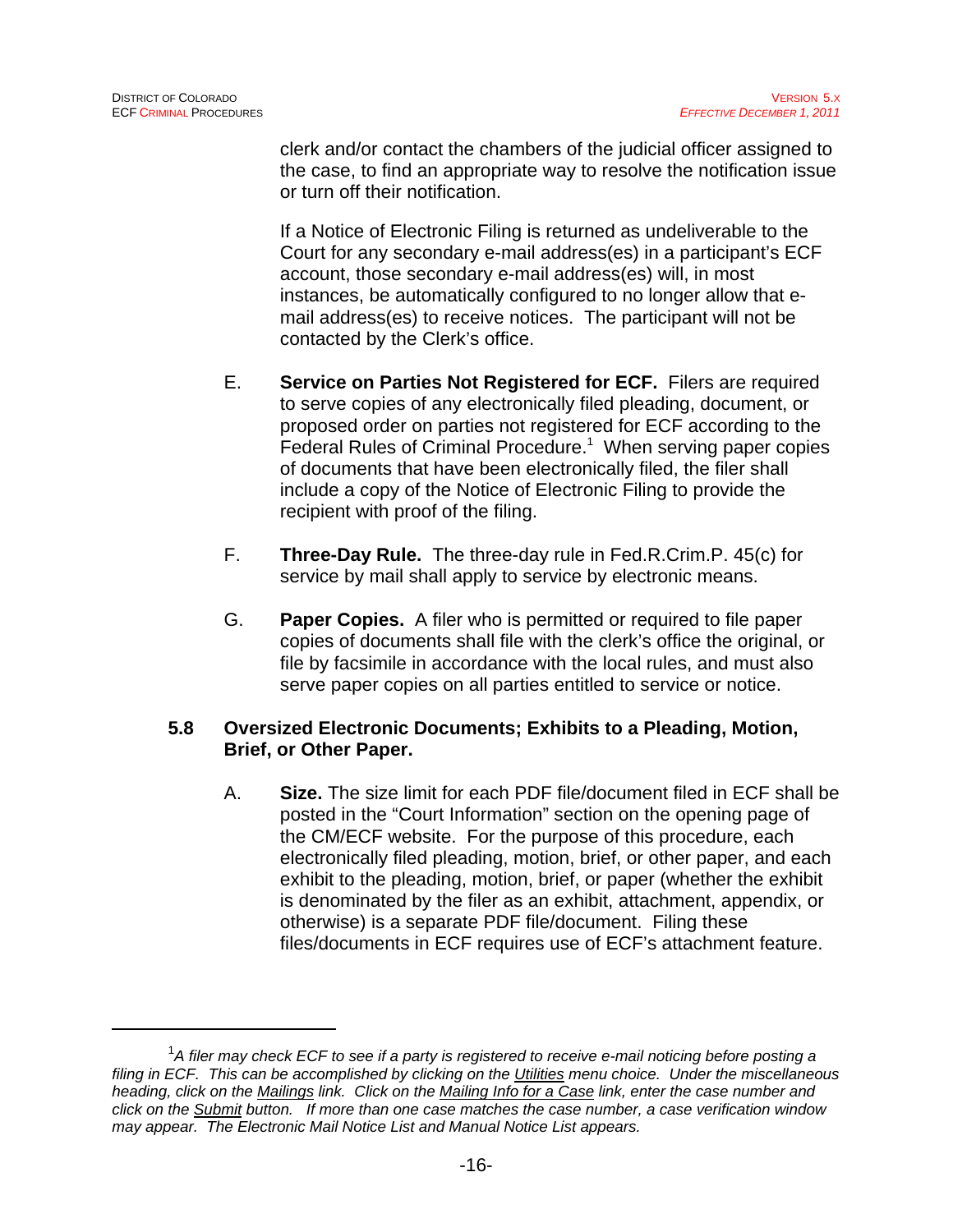- B. **Oversized Documents To Be Broken Into Separate Parts.** Any PDF file/document which exceeds the size limit shall be separated into electronic files under the size limit, and each file must then be filed in ECF.
	- 1. **Oversized Pleading, Motion, Brief, or Other Paper.** If the oversized document is the pleading, motion, brief, or other paper being filed, the electronic PDF file containing the first part of the pleading, motion, brief, or other paper will be submitted as the main document (e.g., Brief in Support of Motion to Suppress), and the electronic PDF file(s) containing the remaining part(s) of the pleading, motion, brief, or paper will each be submitted as a separate ECF attachment(s) to the main document. The filer must label each part clearly when attaching it in ECF.
	- 2. **Oversized Exhibits to an Electronically-Filed Pleading, Motion, Brief, or Paper.** If the oversized document is an exhibit to the pleading, motion, brief, or other paper being filed, the electronic PDF files containing the parts of the exhibit will be submitted as separate, successive ECF attachments to the main document. The filer must label each part clearly when attaching it in ECF.
- C. **Exhibits to an Electronically Filed Pleading, Motion, Brief, or Paper.** Each exhibit referenced in a pleading, motion, brief or other electronic filing (whether the exhibit is denominated by the filer as an exhibit, attachment, appendix, or otherwise) shall be submitted to ECF as a separate ECF attachment to the main document, regardless of the size of the file containing the exhibit. The filer must label each exhibit clearly by using the "category" and "description" boxes, either together or separately, when attaching it in ECF. The label should accurately reflect the title of the document.
- D. **Sample(s).** If the filer follows these procedures and the menus in ECF, the docket entry for an oversized document or for a pleading, motion, or brief with exhibits will appear as follows (hyperlinks bolded and underscored):

Sample Docket Entry: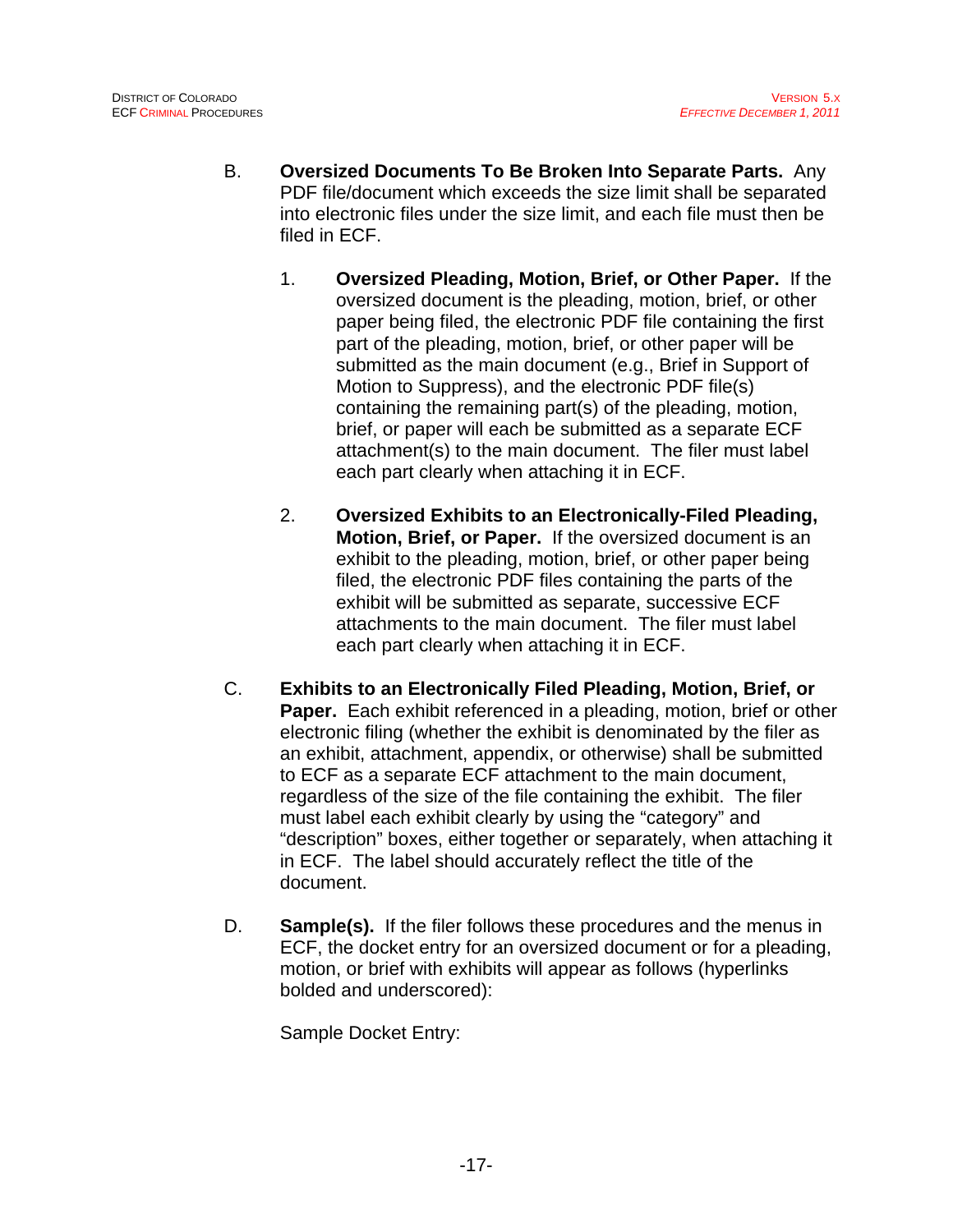| 01/21/2005 | 185 | MOTION to Suppress Statements filed by Defendant John Doe Pages 1-<br>50. (Attachments: #1 Continuation of Main Document Motion to Suppress<br>Statements Pages 51-70 #2 Affidavit of John Smith #3 Deposition Excerpts<br>Jane Doe's Deposition #4 Exhibit A Log Pages 1-15 #5 Exhibit A Log<br>Pages 16-24 #6 Conventionally submitted Videotape Deposition of John<br>Doe)(qms, ) (Entered: 01/21/2005) |
|------------|-----|------------------------------------------------------------------------------------------------------------------------------------------------------------------------------------------------------------------------------------------------------------------------------------------------------------------------------------------------------------------------------------------------------------|
|            |     |                                                                                                                                                                                                                                                                                                                                                                                                            |

Sample of the screen viewed when the hyperlink to sample document #185 is clicked:

| <b>Document Selection Menu</b>                    |                                                                            |          |                   |  |
|---------------------------------------------------|----------------------------------------------------------------------------|----------|-------------------|--|
| Select the document you wish to view.             |                                                                            |          |                   |  |
| Document Number: 185                              |                                                                            | 50 pages | $2.5$ mb          |  |
|                                                   |                                                                            |          |                   |  |
| <b>Attachment</b>                                 | <b>Description</b>                                                         |          |                   |  |
| 1                                                 | Continuation of Main Document Motion to Suppress<br>Statements Pages 51-70 | 19 pages | $1.2 \text{ mb}$  |  |
| 2                                                 | Affidavit of John Smith                                                    | 2 pages  | $0.5$ mb          |  |
| 3                                                 | Deposition Excerpts Jane Doe's Deposition                                  | 3 pages  | 0.7 <sub>mb</sub> |  |
| 4                                                 | Exhibit A Log Pages 1-15                                                   | 15 pages | $3.4 \text{ mb}$  |  |
| 5                                                 | Exhibit A Log Pages 16-24                                                  | 9 pages  | $3.1 \text{ mb}$  |  |
| 6                                                 | Conventionally submitted Videotape Deposition of<br>John Doe               | 1 page   | $0.2$ mb          |  |
| $11.2$ mb<br>View All or Download All<br>99 pages |                                                                            |          |                   |  |

- E. **Color or Graphics.** Because documents scanned in color or containing graphics take longer to upload, filers must configure scanners to scan documents not in color at 200 dots per inch (dpi).
- F. **Conventionally Submitted Materials.** A party may conventionally submit, without seeking leave of court, (1) exhibits or materials that cannot be converted to electronic form (e.g., video tape, audio tape, etc.) or (2) documents to be filed with the court, but not originating with an ECF filer (e.g., United States Marshal, a Pretrial or Probation officer, etc.). Conventionally submitted materials generated by ECF filers must be submitted according to the following procedure.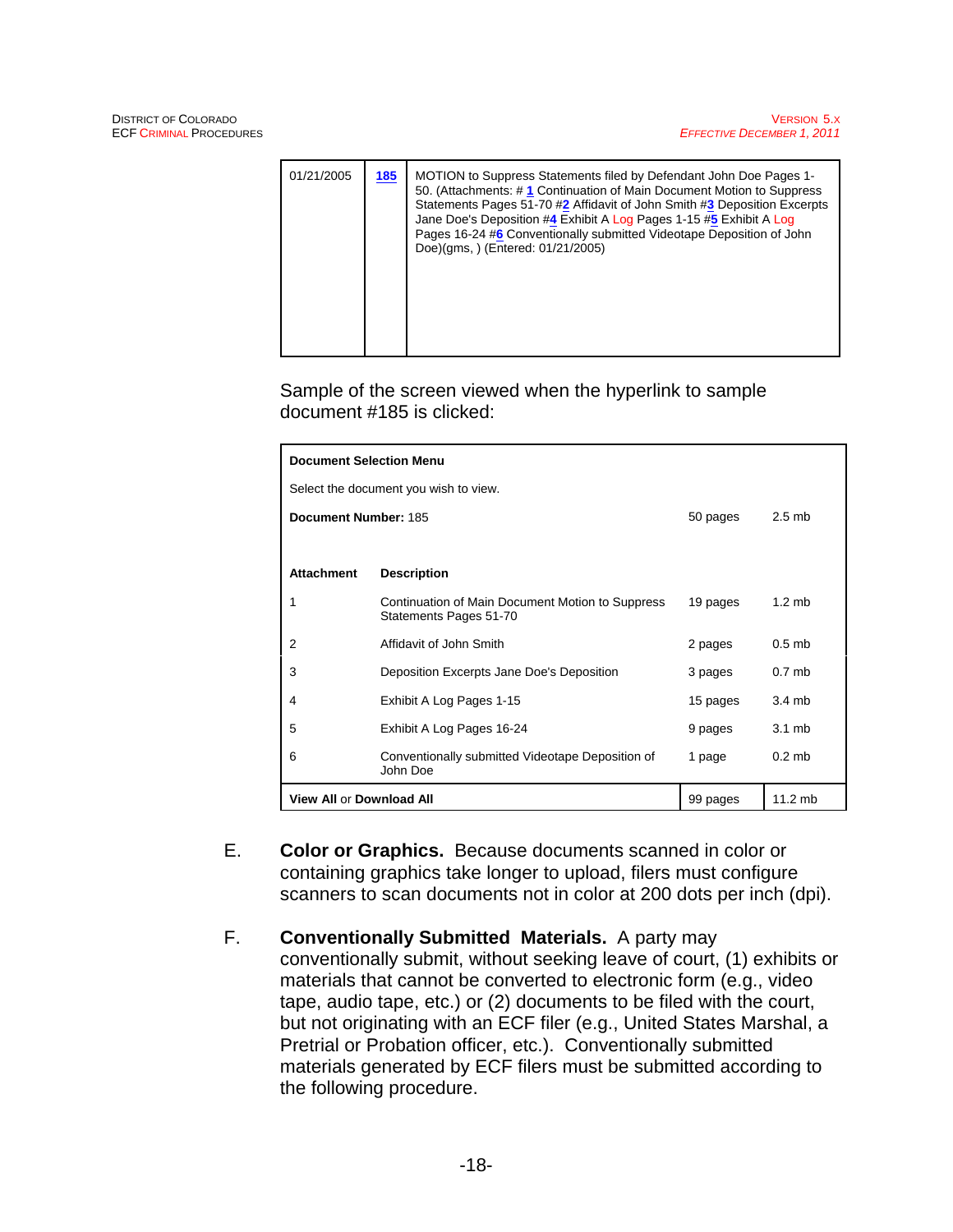- 1. **Cover Page.** Conventionally submitted materials shall be submitted with a paper cover page containing the case caption, a description of the materials, and a designation of the pleading or motion to which the materials relate (e.g., "Videotape Deposition of John Doe, Exhibit 7 to Defendant's Motion to Suppress Statements"). *The PDF version of the cover page shall be an ECF attachment to the electronically filed pleading, motion, or paper to which the materials relate*. (See samples above.) *A paper copy of the Notice of Electronic Filing of the ECF attachment shall also be submitted to the clerk's office with the materials*.
- 2. **Receipt of Conventionally Submitted Materials.** The clerk's office will note in ECF its receipt of the conventionally submitted materials with a text-only entry.
- 3. **Service.** The filer must serve the conventionally submitted materials on all other parties. The Notices of Electronic Filing generated by the electronic filing of the cover page and by the court's text-only entry noting receipt of the materials shall not constitute service.
- **5.9 Trial Documents.** Trial documents such as proposed jury instructions, exhibit lists, and proposed voir dire questions shall be electronically filed in ECF so that their filing can be part of the official record. A judicial officer also may impose additional requirements to facilitate use of the documents at trial (e.g., require paper or require that a Word Perfect or Word version of the documents be submitted on disk or CD or sent to the chambers e-mail address listed in Appendix A). Any additional requirements may be found by reviewing the judicial officers' procedures on the court's web site, http://www.cod.uscourts.gov. All versions of trial documents, including proposed jury instructions, submitted electronically to the judicial officer pursuant to this section must be in Word or WordPerfect format.

# **5.10 Docket Entries To Be Made by Filer**.

- A. **Title of Docket Entry.** The filer is responsible for designating an appropriate docket entry title by using one of the docket event categories prescribed by the court. If the filer is in doubt, he or she should contact the ECF help desk for assistance.
- B. **Correction of Docket Entry.** After a document is filed in ECF, corrections to the docket can only be made by the clerk's office. ECF will not permit the filer to make changes to a document or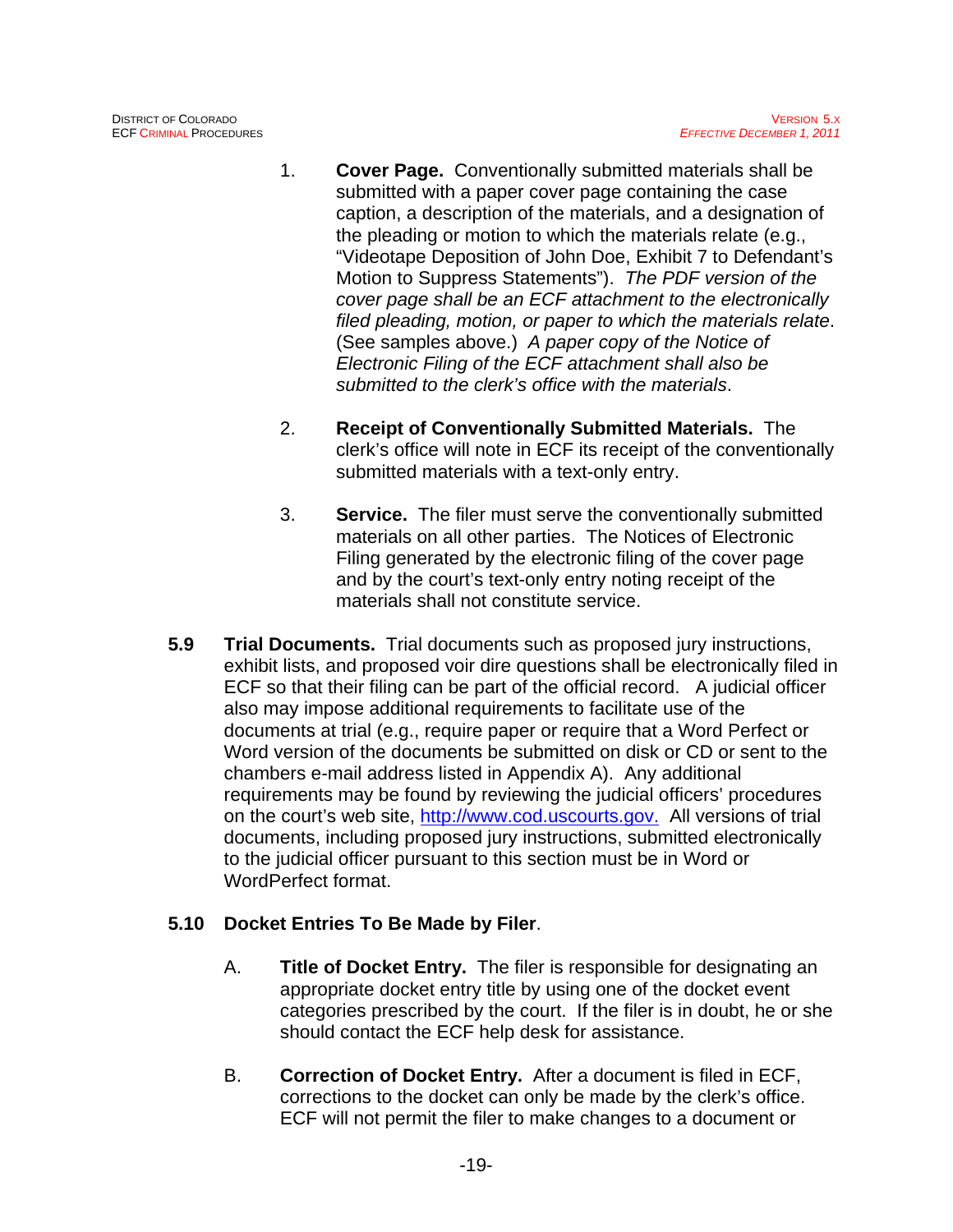docket entry after the transaction has been submitted.

#### **5.11 Correction of Filings**.

- A. **Documents Filed in Error in Correct Case.** A document filed in error in the correct case (e.g., wrong version of the document attached, wrong event code, etc.) shall remain a part of the record as filed. Upon discovery of an error, the filer shall immediately post the correct document in the case in ECF, and modify the title of the pleading as appropriate (e.g., Amended).
- B. **Document Filed in Wrong Case.** If a document is filed in the wrong case the filer shall:
	- 1. call the Criminal Case Administrator (303/844-2115), and
	- 2. file the document in the correct case.

#### **5.12 Proposed Orders.**

#### A. **How to Submit to ECF.**

- 1. A proposed order shall be submitted electronically to ECF as an ECF attachment to the motion requesting the relief to be ordered.
	- a. The proposed order shall only be submitted when required by the local rules or the judicial officer procedures of the presiding judge.
	- b. If the proposed order is not attached when required, contact the ECF help desk.
- 2. If the proposed order does not require the filing of a motion, (e.g. Proposed Scheduling Order, etc.) it shall be submitted electronically as a separate ECF filing.
- B. **Additional Submission to Judicial Officer.** Because the electronically-filed PDF document submitted to ECF cannot be changed by a judicial officer, the filer, after filing the proposed order in ECF, shall also submit the proposed order as follows:
	- 1. **Word Processing Format.** A proposed order must be submitted in a Word Perfect or Word format. Judicial officers will not accept proposed orders in PDF format.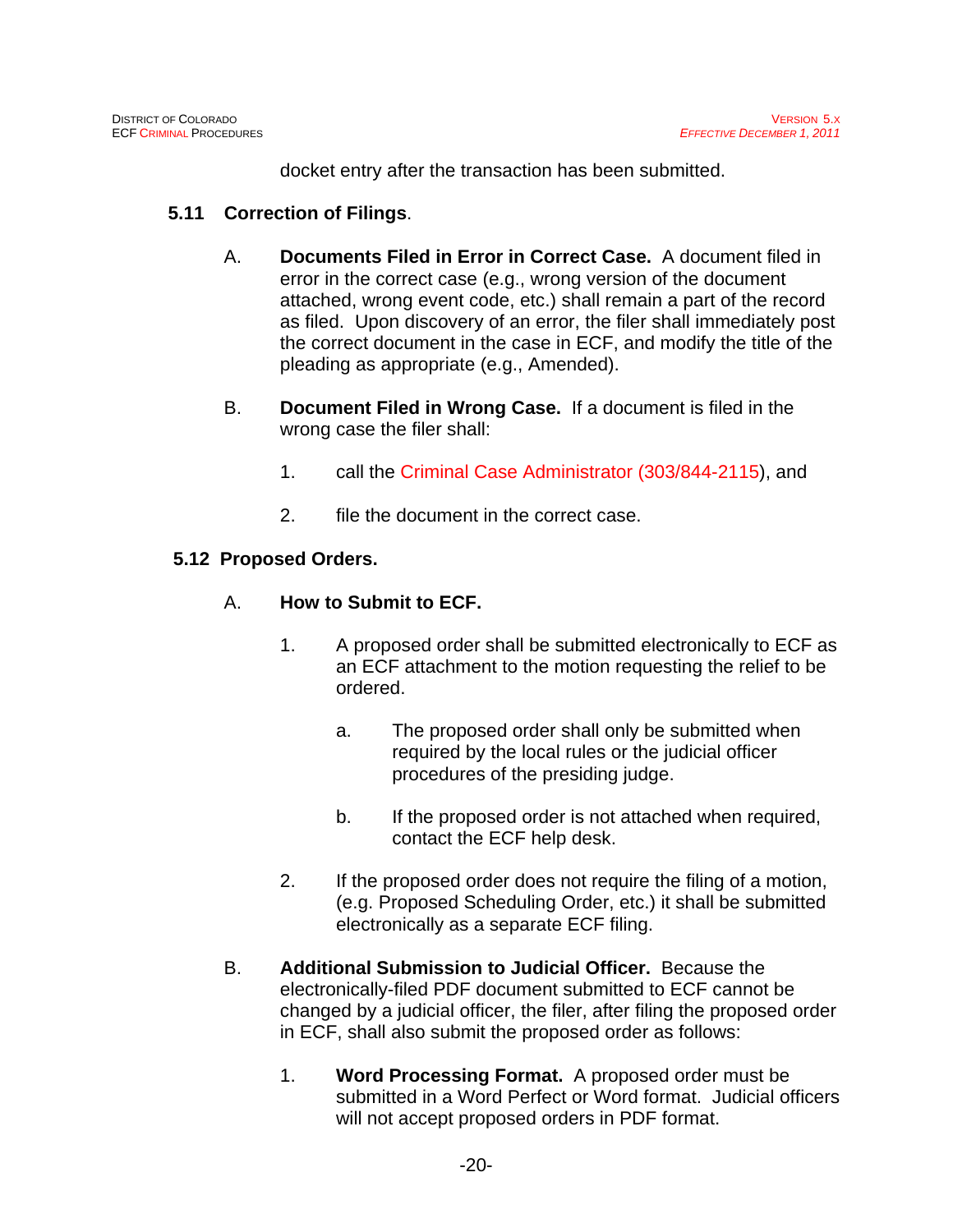- 2. **E-Mail Transmission to Judicial Officer.** A proposed order shall be sent via e-mail to the chambers of the assigned district judge and magistrate judge. A proposed order shall be sent as an attachment to the e-mail. The subiect line of the e-mail shall contain the case number, short title, the words "Proposed Order," and the docket number of the motion to which the proposed order relates (e.g., *USA v. Smith*, case number, Proposed Order re Docket Entry #85).
- 3. **E-Mail Addresses of Chambers.** Only proposed orders and any other documents specified by a judicial officer should be submitted via e-mail pursuant to this section. Any other submission will be considered to be ex parte and will not be reviewed. The chambers' e-mail addresses may be found in Appendix A.
- 4. **Signed Orders.** The clerk shall enter all signed orders on the docket in ECF.
- **5.13 Notice of Court Orders and Judgments**. Immediately upon the entry of an order or judgment on the docket in ECF, the clerk will transmit a Notice of Electronic Filing which constitutes the notice required under Fed.R.Crim.P. 32 and 49. The clerk shall give notice in paper form to a person who has not consented to electronic service in accordance with the Federal Rules of Criminal Procedure.

# **5.14 Entry on Docket by Clerk**.

- A. **Fed.R.Crim.P. 32, 49, and 55.** All orders, decrees, judgments, and proceedings of the court filed in ECF shall constitute entry on the docket kept by the clerk under Fed.R.Crim.P. 32, 49, and 55.
- B. **Same Force and Effect.** Any order or other court-issued document filed electronically without the manual signature of a judicial officer or clerk has the same force and effect as if the judicial officer or clerk had signed a paper copy of the order and it had been entered on the docket in a conventional manner.
- C. "**Text Only Order**" **Docket Entry.** An order may be issued as a "text only order" entry on the docket, without an attached document. Such orders are official and binding. A judicial officer or the Clerk's office, if appropriate, may issue routine orders or notices by a "text only" docket entry for which ECF will generate a Notice of Electronic Filing and e-mail notification to parties in ECF. In such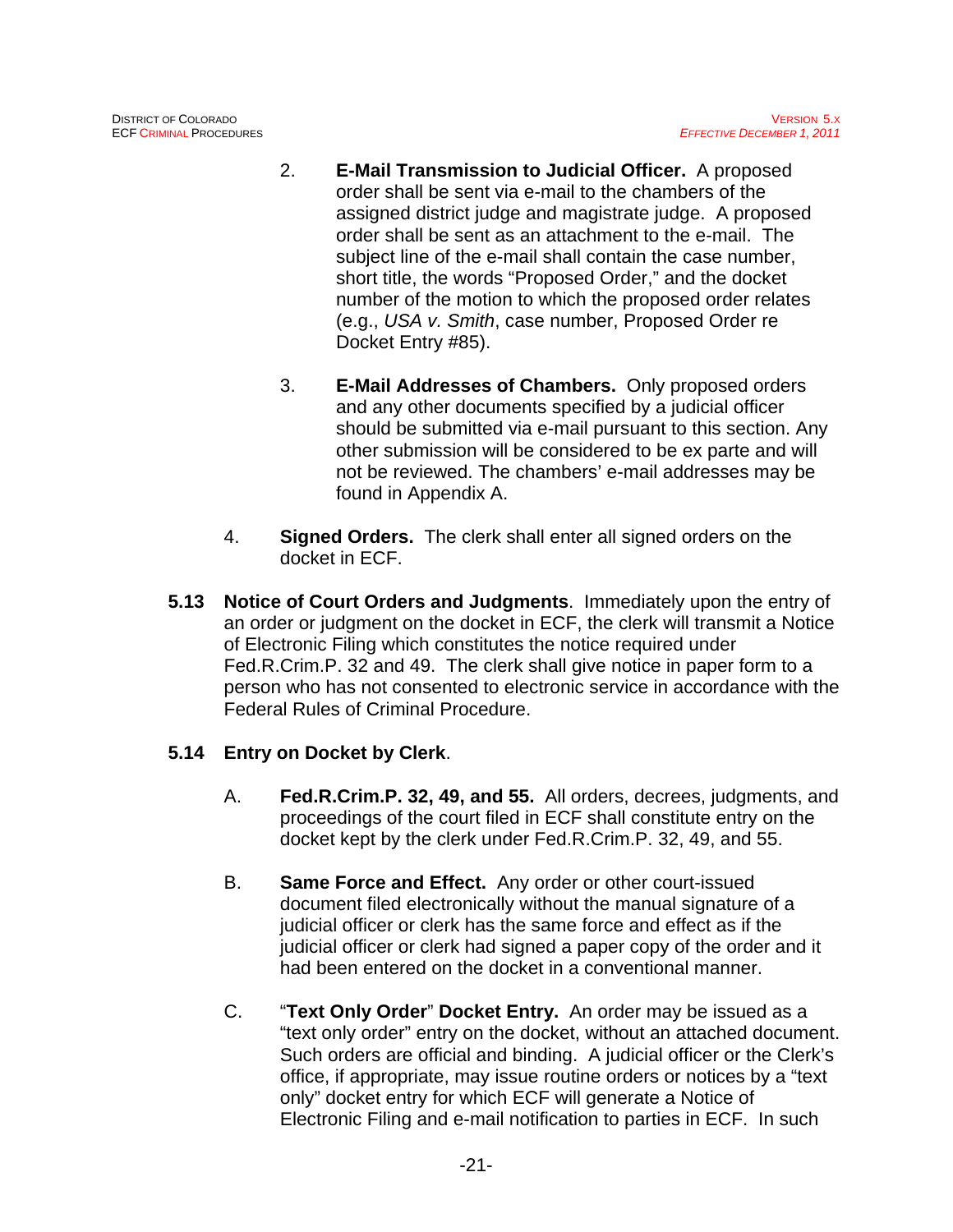cases, no PDF document will be attached. The "text only order" will constitute the court's only documentation on the matter. Copies of a Notice of Electronic Filing for the "text only" docket entry will be sent in paper format to those not using ECF.

**5.15 Appeals in General.** When a notice of appeal is filed in ECF, it is not necessary to provide the court with paper copies of the notice for service on the other parties. The Notice of Electronic Filing generated by the system will constitute the copy the clerk is required to serve under Fed. R. App. P. 3(d). See Section 5.4(B)(3). regarding filing fees.

# **VI. PUBLIC ACCESS TO DOCUMENTS AND PROCEEDINGS**

#### **6.1 Filing of Cases and Documents Under Restriction.**

#### **A**. **Restricted Cases.**

- 1. **Commencing an Action.** When commencing an action either under restriction pursuant to statute or by filing a motion to restrict it shall be done in accordance with Section 5.4. of these procedures. A motion to restrict shall accompany the charging document at the time of filing or upon return by the Grand Jury.
- 2. **Appearance in Case.** After commencement of an action, an attorney or *pro se* party entering their appearance must file the initial document electronically.
- 3. **Filing Electronically.** Once commenced, except for the parties' initial filing, all subsequent documents shall be filed using ECF.
- 4. **Service of Documents.** Parties should not use the court's electronic notice facilities to serve documents in restricted cases. An NEF will not be sent on documents filed in restricted cases. Service should be made in accordance with the Federal Rules of Criminal Procedure and a certificate of mailing must be attached to the filed document.
- 5. **Viewing Restricted Cases.** Parties to the case and the court may view docket entries and documents in restricted cases.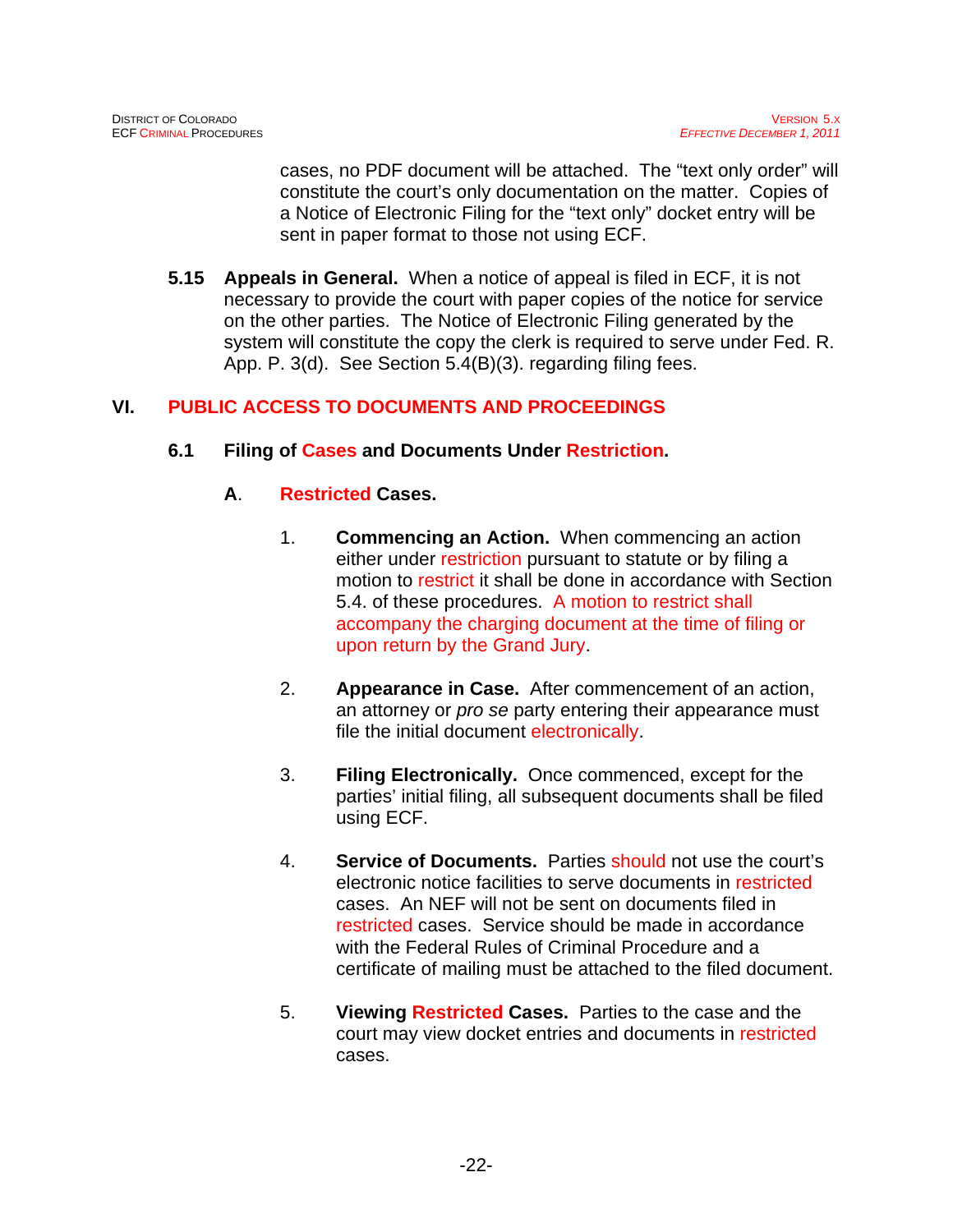#### **B. Document Restriction Level 1 (access limited to case participants and the court).**

**1. Filing Restricted Documents.** Any document ordered to be filed under restriction or a document where the filing party is contemporaneously filing a motion to restrict the document shall be filed using ECF.

The document should be filed using the docket event "Restricted Document level .........." (i.e., Level 1 = access limited to case participants and the court).

- **2. Service of Documents.** An NEF will be sent on documents filed and access to the document is available via the NEF. If a party is not authorized to file electronically, service should be made in accordance with the Federal Rules of Criminal Procedure and a certificate of mailing must be attached to the filed document.
- **3. Viewing Restricted Level 1 Documents.** Case participants and the court may view the document via the NEF.
- **C. Document Restriction Level 2 (access limited to applicable parties and the court).**
	- **1. Filing Restricted Documents.** Any document ordered to be filed under restriction or a document where the filing party is contemporaneously filing a motion to restrict the document shall be filed using ECF.

The document should be filed using the docket event "Restricted Document level .........." (i.e., Level 2 = access limited to the applicable parties and the court).

- **2. Service of Documents.** An NEF will be sent on documents filed and the applicable parties and the court may access the document via the NEF. If a party is not authorized to file electronically, service should be made in accordance with the Federal Rules of Criminal Procedure and a certificate of mailing must be attached to the filed document.
- **3. Viewing Restricted Level 2 Documents.** Applicable parties and the court may view the document via the NEF.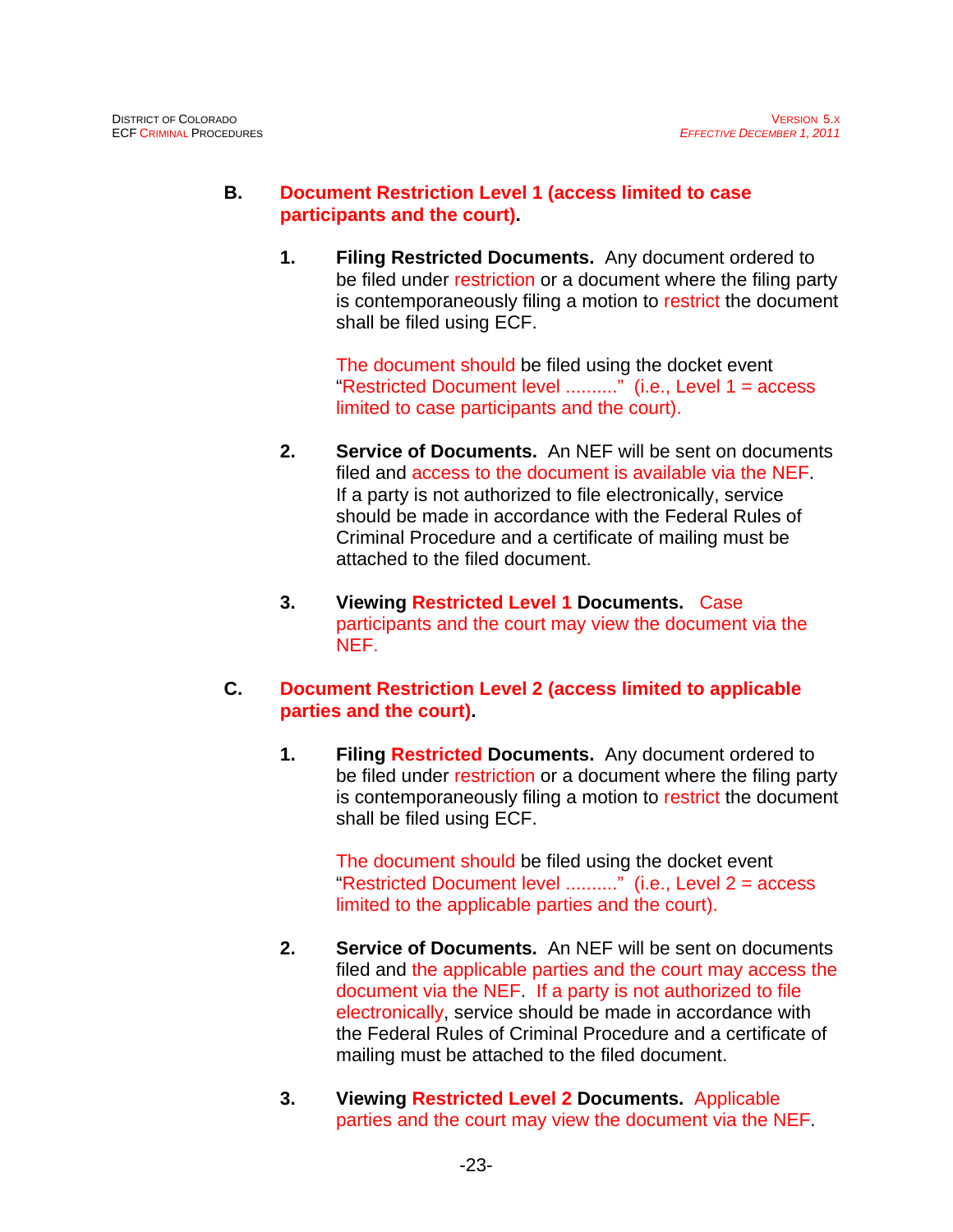# **D. Document Restriction Level 3 (access limited to the filer and the court).**

**1. Filing Restricted Documents.** Any document ordered to be filed under restriction or a document where the filing party is contemporaneously filing a motion to restrict the document shall be filed using ECF.

> The document should be filed using the docket event "Restricted Document level .........." (i.e., Level 3 = access limited to the filer and the court).

- **2. Service of Documents.** An NEF will be sent on documents filed and the filing party and the court may access the document via the NEF. If a party is not authorized to file electronically, service should be made in accordance with the Federal Rules of Criminal Procedure and a certificate of mailing must be attached to the filed document.
- **3. Viewing Restricted Level 3 Documents.** The filer and the court may view the document via the NEF.

# **E. Document Restriction Level 4 (access limited to the court).**

**1. Filing Restricted Documents.** Any document ordered to be filed under restriction or a document where the filing party is contemporaneously filing a motion to restrict the document shall be filed using ECF.

The document should be filed using the docket event "Restricted Document level .........." (i.e., Level 4 - access limited to the court).

- **2. Service of Documents.** An NEF will be generated for the restricted document but the parties will not have access via the NEF. Service should be made in accordance with the Federal Rules of Criminal Procedure and a certificate of mailing must be attached to the filed document.
- **3. Viewing Restricted Level 4 Documents.** The court may view the document via the NEF.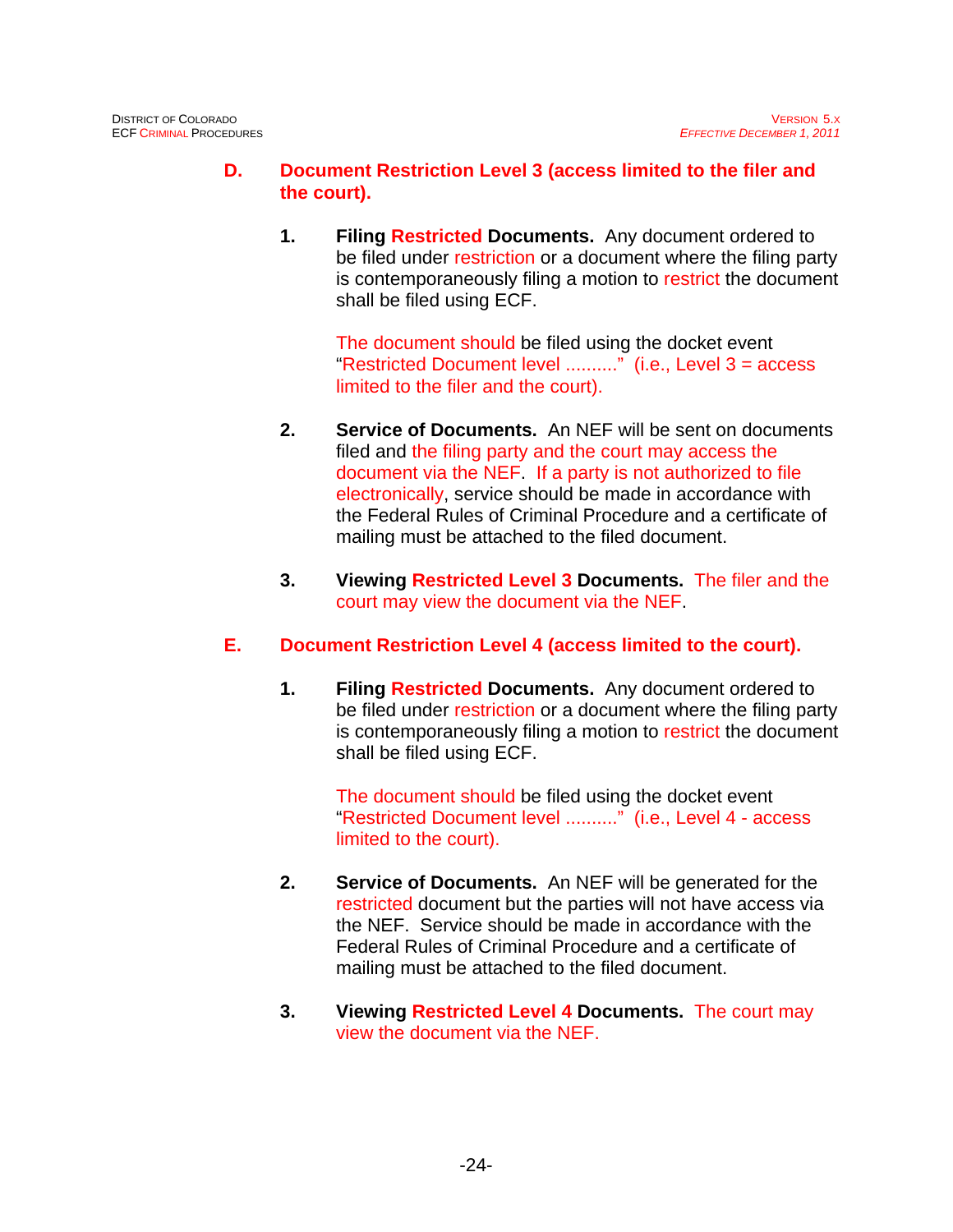- F. **Exceptions.** Document types such as search warrants, pen registers, wiretaps and other documents noted in D.C.Colo.LCivR 47.1 should be presented to the court in paper format or via secure electronic means. A judicial officer may direct the submission of documents using normal restricted case ECF procedures, or may otherwise handle and address the document as deemed most appropriate.
- **6.2 CJA Submissions.** A party who seeks to submit or file a document without giving notice to other parties should file the document electronically.
	- A. **Filing of CJA Documents.** Any CJA forms and supporting documents to be filed pursuant to representation under the Criminal Justice Act must be filed using the appropriate CJA document docket event, and will be treated as a restricted level 3 document under these procedures. CJA forms should be filed using the docket events available for these documents (e.g., CJA Form 21).
	- B. **Service of Documents.** An NEF will be generated for the restricted document and the filer and the court may view the document via the NEF. The NEF will only contain the statement "Restricted Document Level 3," or the name of the CJA form. Service should be made in accordance with the Federal Rules of Criminal Procedure and a certificate of mailing must be attached to the filed document.
	- C. **Viewing CJA Submissions.** The filing party and the court may view the CJA documents via the NEF.
- **6.3 Documents Submitted for In Camera Review.** A party who seeks to present a document to a judicial officer for in camera review, whether acting on the party's own initiative or pursuant to a court order, shall present the document to the judicial officer by mailing or hand delivering the document to the clerk's office for the judicial officer in paper.
	- A. **Label.** Any document submitted pursuant to this subsection must be clearly labeled "for in camera review."
	- B. **Judicial Officer.** A judicial officer who receives a document submitted for in camera review may direct the party who submits it to file the document electronically, using normal ECF procedures, or may otherwise handle and address the document as deemed most appropriate.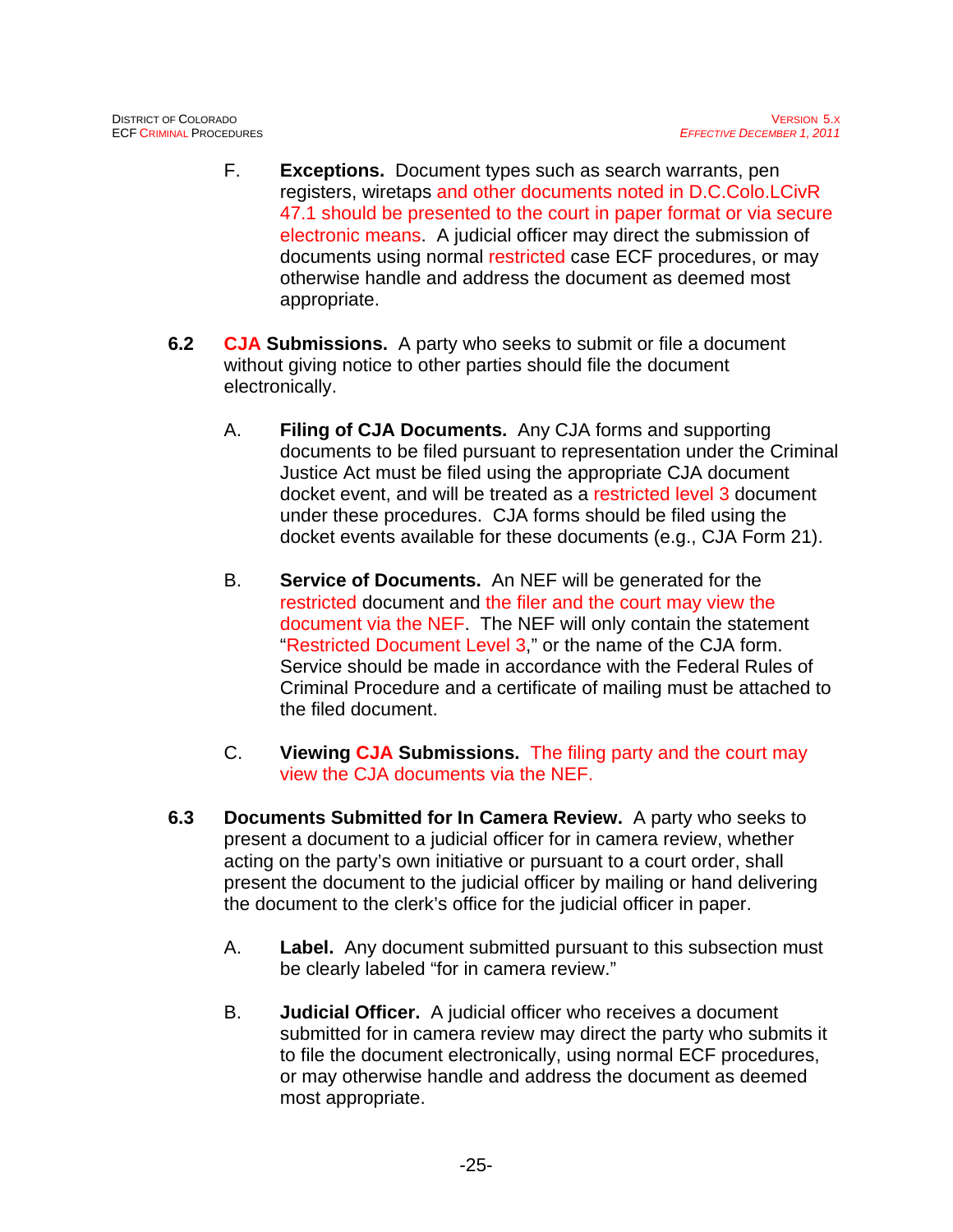- **6.4 Grand Jury Matters.** All grand jury matters which are restricted by law or court order shall not be publicly accessible via ECF. Documents in grand jury matters shall be filed according to section 6.1(A) of these procedures.
- **6.5 Juvenile Matters.** All juvenile criminal matters which are restricted shall not be publicly accessible via ECF. Documents in juvenile criminal matters shall be filed according to Section 6.1(A) of these procedures.
- **6.6 Documents Unavailable for Public Review.** The following documents are restricted and shall not be publicly available for review:
	- psychiatric and psychological reports or medical records, including those regarding treatment or diagnosis;
	- unexecuted summonses or warrants of any kind (e.g., search warrants, arrest warrants);
	- pretrial bail or presentence investigation reports;
	- iuvenile records:
	- financial affidavits filed in seeking representation pursuant to the Criminal Justice Act; and
	- restricted requests for authorization of investigative, expert or other services pursuant to the Criminal Justice Act.

# **VII. POST-JUDGMENT PROCESS**

Parties needing to have writs and other post-judgment process issued by the court shall submit the items electronically to **crnewcases@cod.uscourts.gov** in PDF format. If appropriate for issuance, the clerk shall sign, seal, and return the documents to the filing party for service.

# **VIII. HYPERLINKS**

- **8.1 Types of Hyperlinks.** Electronically filed documents may contain the following types of hyperlinks:
	- A. hyperlinks to other portions of the same document; and
	- B. hyperlinks to a location on the Internet that contains a source document for a citation.
- **8.2 Standard Citation Format Required.** Hyperlinks to cited authority may not replace standard citation format. Complete citations must be included in the text of the filed document.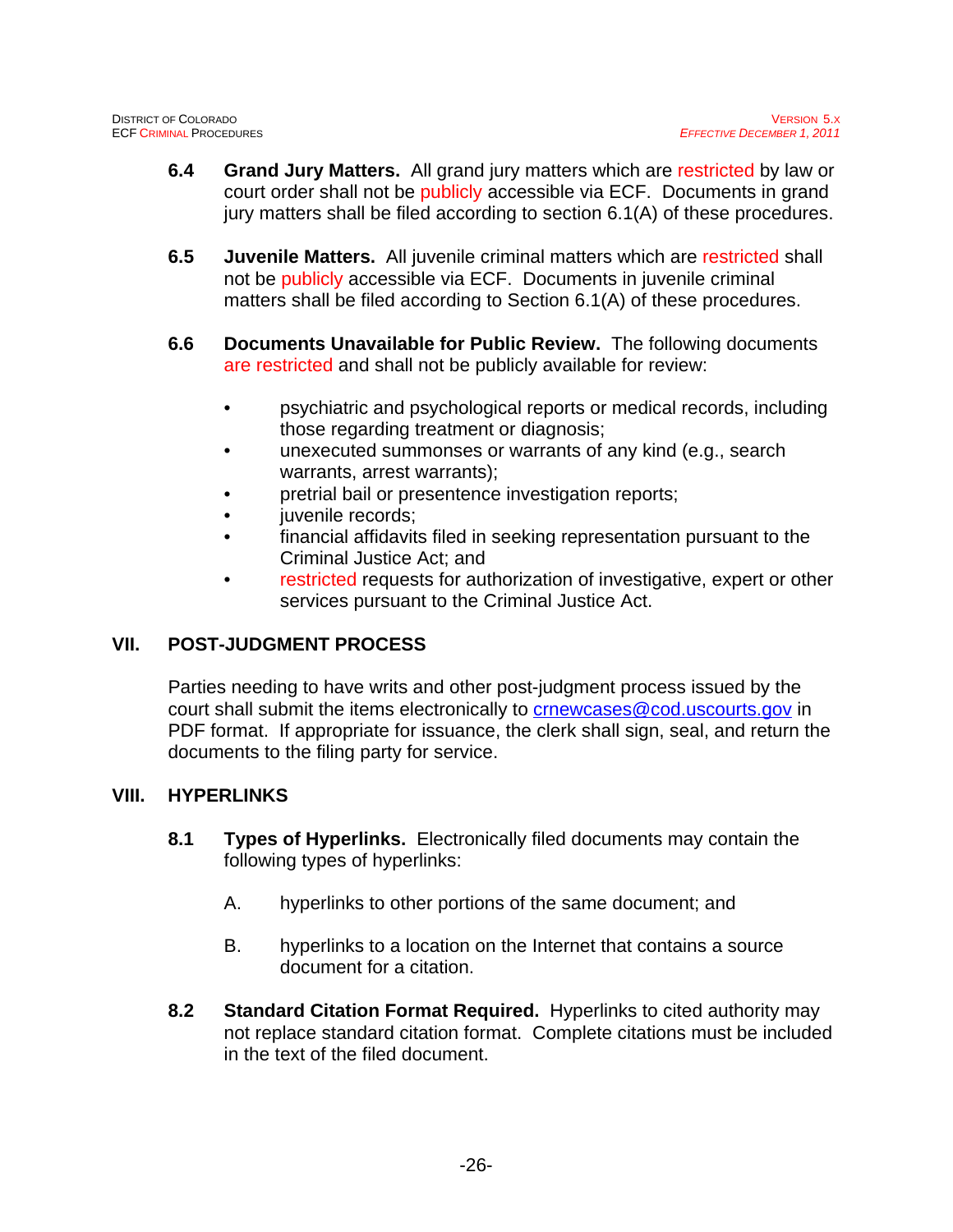- **8.3 Limitation.** Neither a hyperlink, nor any site to which it refers, shall be considered part of the official record. Hyperlinks are simply convenient mechanisms for accessing material cited in a filed document.
- **8.4 Disclaimer.** The court accepts no responsibility for, and does not endorse, any product, organization, or content at any hyperlinked site, or at any site to which that site may be linked. The court accepts no responsibility for the availability or functionality of any hyperlink.

#### **IX. PRIVACY POLICY**

See Federal Rule of Criminal Procedure 49.1. See General Order 2007-3.

#### **X. PUBLIC ACCESS TO ECF**

- **10.1 Access at the Clerk's Office.** Access to ECF is available to the public at no charge at the clerk's office during regular business hours.
- **10.2 Paper Copies and Certified Copies.** Paper copies and certified copies of electronically filed documents may be purchased at the clerk's office. The fee for copying and certifying will be in accordance with 28 U.S.C. § 1914.
- **10.3 Internet Access.** Remote electronic access to ECF is limited to subscribers to PACER. The Judicial Conference of the United States has ruled that a user fee will be charged for remotely accessing certain detailed case information, such as filed documents and docket sheets in civil cases. Any member of the public may apply for a PACER account.

APPENDICES and the state of the state of the state of the state of the state of the state of the state of the state of the state of the state of the state of the state of the state of the state of the state of the state of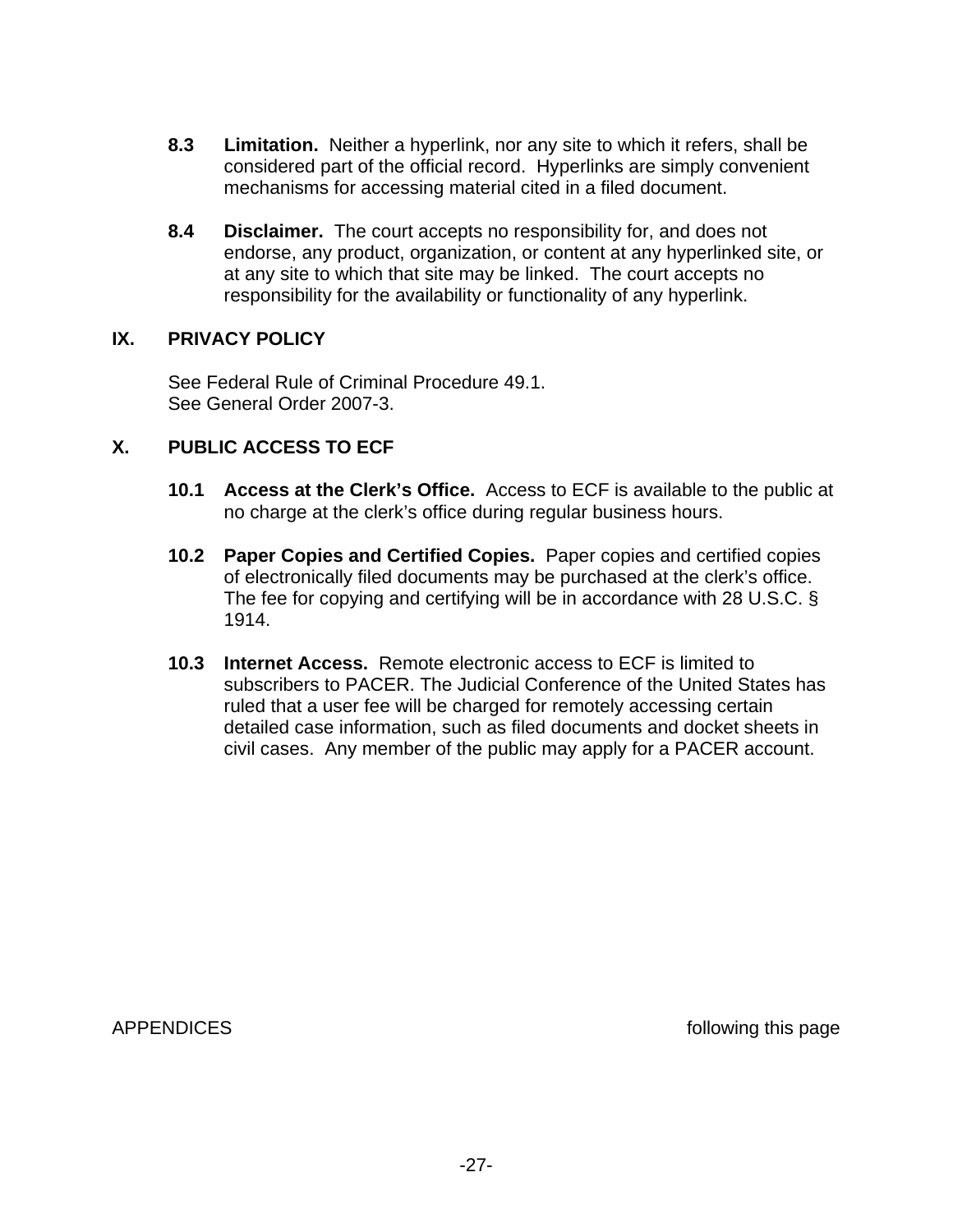| <b>JUDICIAL OFFICER</b>              | <b>E-MAIL ADDRESS</b>               |  |  |
|--------------------------------------|-------------------------------------|--|--|
| Chief Judge Wiley Y. Daniel          | Daniel_Chambers@cod.uscourts.gov    |  |  |
| Senior Judge Richard P. Matsch       | Matsch_Chambers@cod.uscourts.gov    |  |  |
| Senior Judge John L. Kane            | Kane_Chambers@cod.uscourts.gov      |  |  |
| Senior Judge Lewis T. Babcock        | Babcock_Chambers@cod.uscourts.gov   |  |  |
| Judge Marcia S. Krieger              | Krieger_Chambers@cod.uscourts.gov   |  |  |
| Judge Robert E. Blackburn            | Blackburn_Chambers@cod.uscourts.gov |  |  |
| Judge Phillip A. Brimmer             | Brimmer_Chambers@cod.uscourts.gov   |  |  |
| Judge Christine M. Arguello          | Arguello_Chambers@cod.uscourts.gov  |  |  |
| Judge William J. Martinez            | Martinez_Chambers@cod.uscourts.gov  |  |  |
| Judge R. Brooke Jackson              | Jackson_Chambers@cod.uscourts.gov   |  |  |
| Senior Circuit Judge David M. Ebel   | Ebel_Chambers@ca10.uscourts.gov     |  |  |
| Magistrate Judge Michael J. Watanabe | Watanabe_Chambers@cod.uscourts.gov  |  |  |
| Magistrate Judge Boyd N. Boland      | Boland_Chambers@cod.uscourts.gov    |  |  |
| Magistrate Judge Craig B. Shaffer    | Shaffer_Chambers@cod.uscourts.gov   |  |  |
| Magistrate Judge Michael E. Hegarty  | Hegarty_Chambers@cod.uscourts.gov   |  |  |
| Magistrate Judge Kristen L. Mix      | Mix_Chambers@cod.uscourts.gov       |  |  |
| Magistrate Judge Kathleen M. Tafoya  | Tafoya_Chambers@cod.uscourts.gov    |  |  |
| Magistrate Judge Gudrun J. Rice      | Rice_Chambers@cod.uscourts.gov      |  |  |
| Magistrate Judge David L. West       | West_Chambers@cod.uscourts.gov      |  |  |

# Judicial Officer E-mail Addresses

Proposed orders for visiting judges should be submitted pursuant to the home court preferences of the visiting judge.

APPENDIX A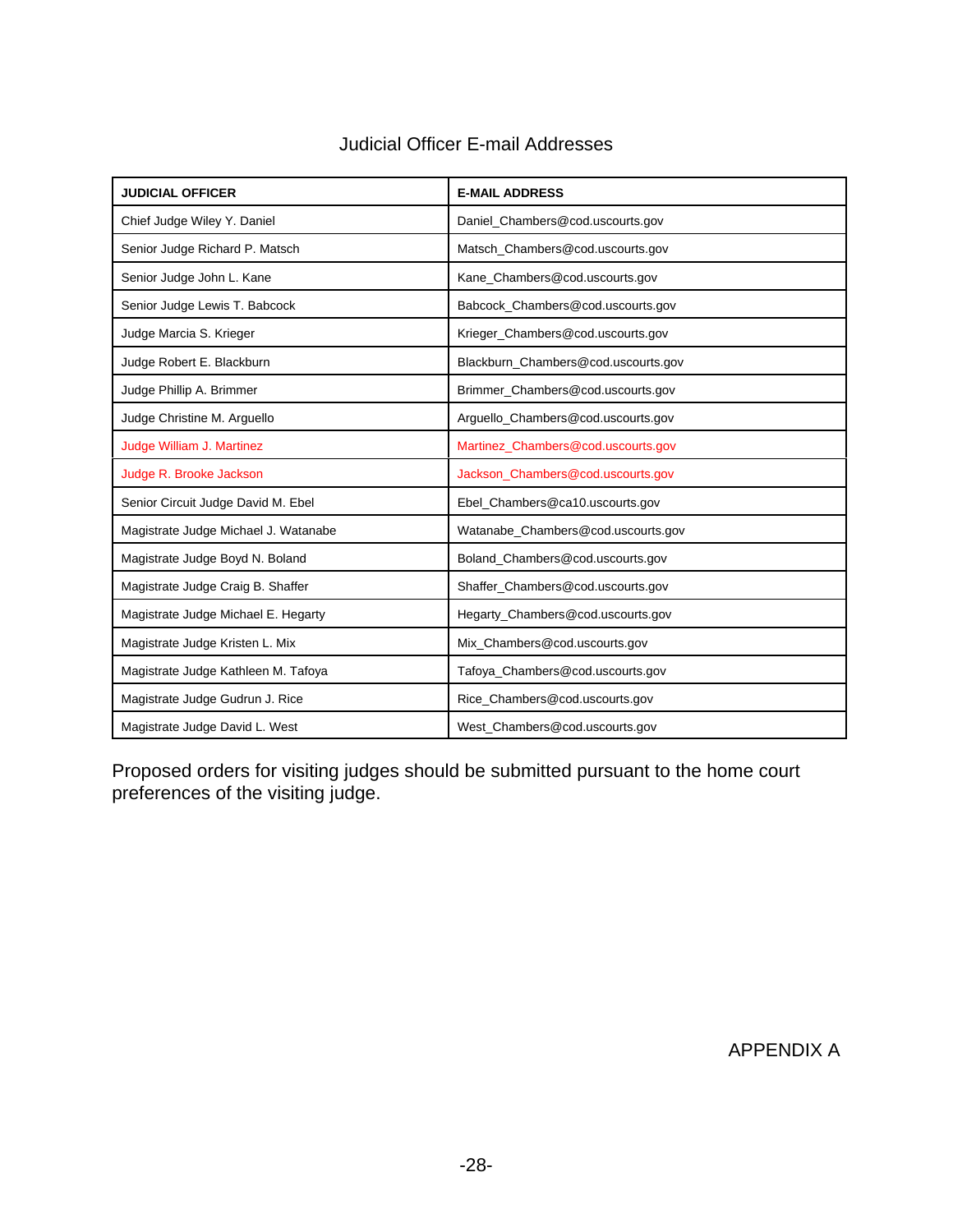#### **UNITED STATES DISTRICT COURT FOR THE DISTRICT OF COLORADO**

#### **APPLICATION OF ATTORNEY TO FILE DOCUMENTS IN PAPER**

| E-mail: ___________________________                                                                                                                       |  |  |                                                                                                |  |
|-----------------------------------------------------------------------------------------------------------------------------------------------------------|--|--|------------------------------------------------------------------------------------------------|--|
| Please list pending cases in which you have entered an appearance:                                                                                        |  |  |                                                                                                |  |
|                                                                                                                                                           |  |  |                                                                                                |  |
| with the court's Electronic Case Filing Procedures:                                                                                                       |  |  | State reasons why at this time you should be exempted from filing electronically in accordance |  |
|                                                                                                                                                           |  |  |                                                                                                |  |
| State when you anticipate being prepared to file electronically:                                                                                          |  |  |                                                                                                |  |
|                                                                                                                                                           |  |  | ,我们也不会有什么。""我们的人,我们也不会有什么?""我们的人,我们也不会有什么?""我们的人,我们也不会有什么?""我们的人,我们也不会有什么?""我们的人               |  |
| Note: If this request is approved you will be required to file an original and two copies of<br>all documents in accordance with the court's Local Rules. |  |  |                                                                                                |  |

Submit request in duplicate to:

Clerk, United States District Court Electronic Filing Registration 901 19<sup>th</sup> Street, Room A-105 Denver, Colorado 80294-3589

**You will be notified in writing of the court's determination.**